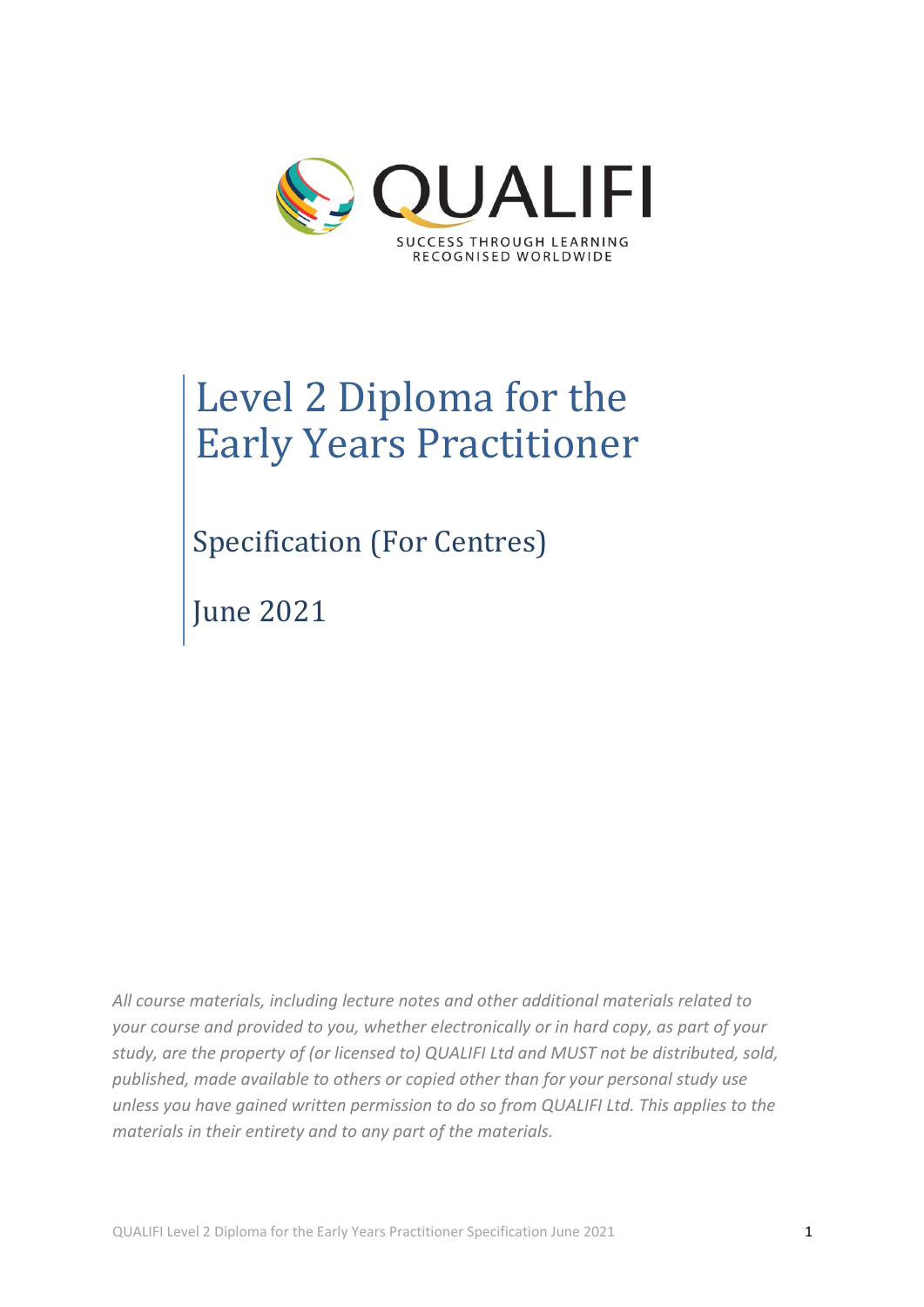# **About QUALIFI**

QUALIFI provides academic and vocational qualifications that are globally recognised. QUALIFI's commitment to the creation and awarding of respected qualifications has a rigorous focus on high standards and consistency, beginning with recognition as an Awarding Organisation (AO) in the UK. QUALIFI is approved and regulated by Ofqual (in full). Our Ofqual reference number is RN5160. Ofqual is responsible for maintaining standards and confidence in a wide range of vocational qualifications.

As an Ofqual recognised Awarding Organisation, QUALIFI has a duty of care to implement quality assurance processes. This is to ensure that centres approved for the delivery and assessment of QUALIFI's qualifications and awards meet the required standards. This also safeguards the outcome of assessments and meets national regulatory requirements.

QUALIFI's qualifications are developed to be accessible to all learners in that they are available to anyone who is capable of attaining the required standard. QUALIFI promotes equality and diversity across aspects of the qualification process and centres are required to implement the same standards of equal opportunities and ensure learners are free from any barriers that may restrict access and progression.

QUALIFI's policy document for learners with specific requirements or who need special consideration is available for centre reference. Centres are responsible for reviewing the applicant's ability to complete the training programme successfully and ultimately achieve a qualification. The initial assessment by the centre, will need to take into account the support that is readily available or can be made available to meet individual needs as appropriate. The centre must also consider prior learning and qualifications and they must be in a position to make a judgement on the learner's entry requirements.

#### **Supporting Diversity**

QUALIFI and its partners recognise and value individual difference and have a public duty to promote equality and remove discrimination in relation to race, gender, disability, religion or belief, sexual orientation and age.

#### **Learner Voice**

Learners can play an important part in improving the quality of this course through the feedback they give. In addition to the ongoing discussion with the course team throughout the year, there are a range of mechanisms for learners to feed back about their experience of teaching and learning. This can include questionnaires and surveys to allow both centres and QUALIFI to understand how we can improve the learner experience.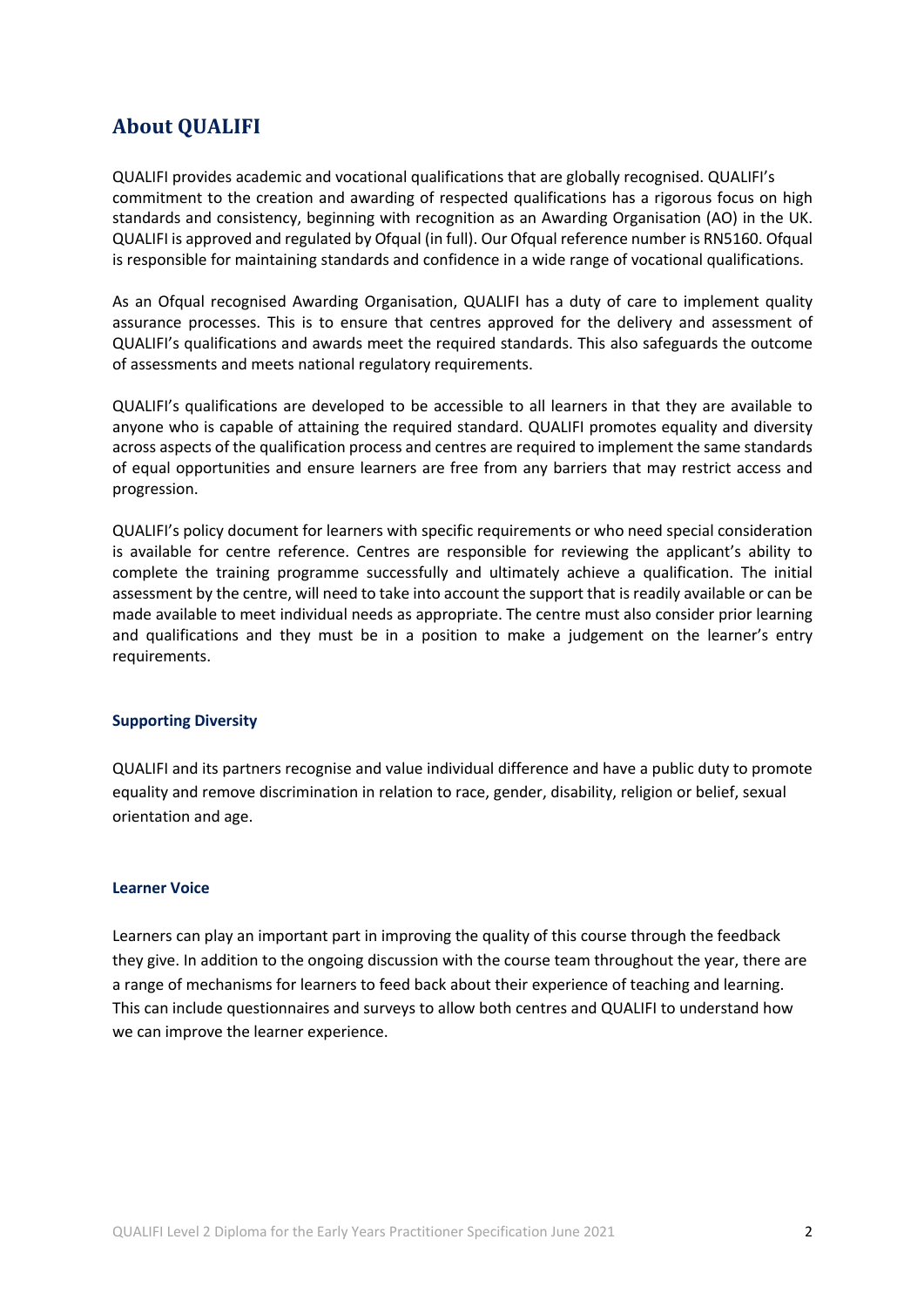# **Contents**

| 5                                                                                               |  |
|-------------------------------------------------------------------------------------------------|--|
|                                                                                                 |  |
|                                                                                                 |  |
|                                                                                                 |  |
|                                                                                                 |  |
|                                                                                                 |  |
|                                                                                                 |  |
|                                                                                                 |  |
|                                                                                                 |  |
|                                                                                                 |  |
|                                                                                                 |  |
|                                                                                                 |  |
|                                                                                                 |  |
| Unit EYP201: Roles and responsibilities of the Early Years practitioner  15                     |  |
| Unit EYP202: Health and safety of infants and young children in Early Years settings17          |  |
| Unit EYP203: Equality, diversity and inclusive practice in Early Years Settings 19              |  |
| Unit EYP204: Safeguarding, protection and welfare of infants and young children in Early Years  |  |
|                                                                                                 |  |
|                                                                                                 |  |
| Unit EYP207: Support the planning and delivery of activities, purposeful play opportunities and |  |
|                                                                                                 |  |
|                                                                                                 |  |
| Unit EYP209: Support well-being of infants and young children for healthy lifestyles  31        |  |
| Unit EYP210: Support infants and young children to be physically active 33                      |  |
| Unit EYP211: Support the needs of infants and young children with Special Educational Needs     |  |
|                                                                                                 |  |
|                                                                                                 |  |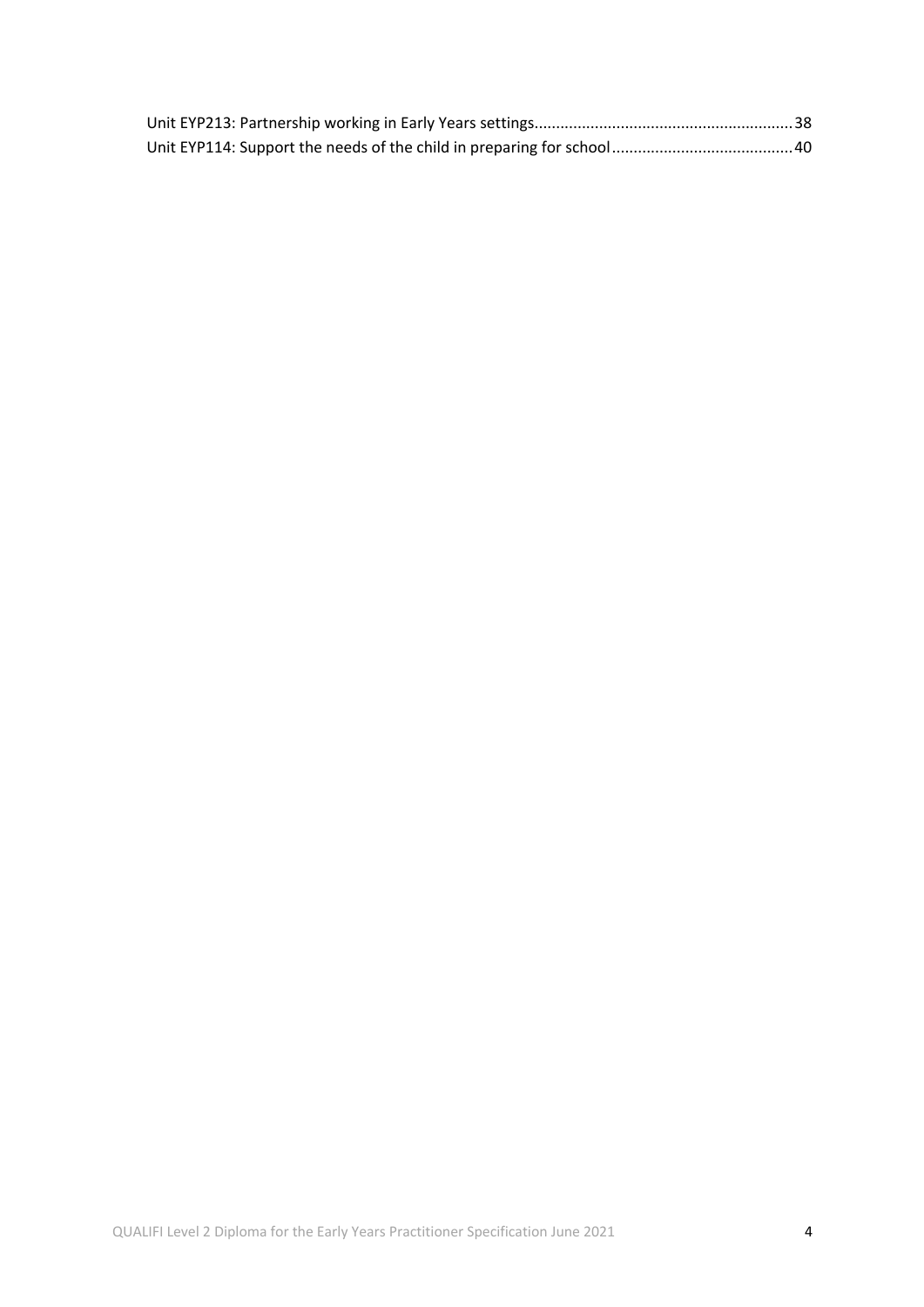# **1. Introduction**

# **1.1 Why Choose QUALIFI Qualifications?**

QUALIFI qualifications look to provide a realistic and broad opportunity for learners seeking career and professional development. They will support learners in realising their potential and provide clear objectives.

These objectives are to:

- provide career path support to learners who wish to develop their management skills, enterprise capabilities and opportunities in their chosen sector
- improve learner understanding of any given business environments and organisations and how they are managed and developed
- develop skills and abilities in learners to support their professional development.

Our qualifications provide a rich mix of disciplines and skills development opportunities. Learners will gain insight into the functioning, objectives and processes of organisations, appreciating their diversity and the influences and impact of external forces on them. The fast-changing and complex business environment and different organisational ability to stay resilient and respond positively to change and opportunities will be explored.

Our qualifications will develop learner ability to:

- apply analytical and evaluative techniques and to enhance those skills
- investigate issues and opportunities
- develop their awareness and appreciation of managerial, organisational and environmental issues
- use management techniques and practices in imaginative ways
- make use of relevant information from different sources
- develop and encourage problem solving and creativity to tackle problems and challenges
- exercise judgement and take responsibility for decisions and actions
- develop the ability to recognise and reflect on personal learning and improve their personal, social and other transferable skills.

# **1.2 Employer Support for the Qualification Development**

The development of this qualification has been initiated and guided by discussions and idea sharing with a range of employers, providers and existing centres demonstrating the rigor, validity and demand for the qualification.

Discussions and feedback have been taken throughout the development of the qualification on content, the potential learner audience for the qualification and assessment methods, ensuring a valuable experience and a recognised set of skills, knowledge and understanding is realised.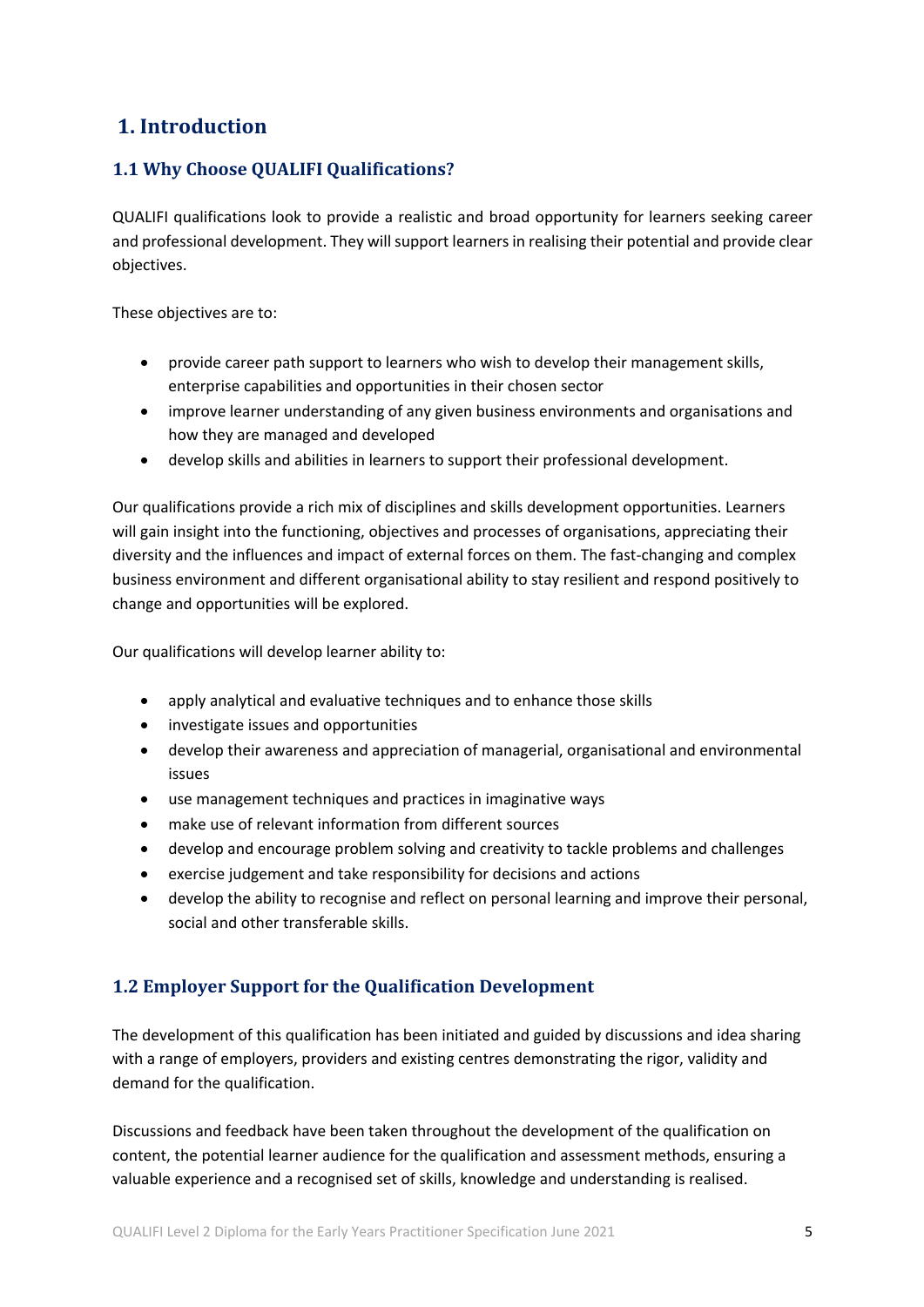# **1.3 Qualification Titles and Codes**

This qualification has been accredited to the Regulated Qualification Framework (RQF) and has its own unique Qualification Accreditation Number (QAN). This number will appear on the learner's final certification document. Each unit with the qualification has its own RQF code. The QAN for this qualification is as follows:

QUALIFI Level 2 Diploma for the Early Years Practitioner: 603/7590/5

1.4 Awarding Organisation

QUALIFI LTD

# **2 Qualification Aims and Learning Outcomes**

# **2.1 Aims of the Diploma**

The aim of this qualification is to provide learners with the knowledge and understanding of infants and young children from birth to seven years of age with applied knowledge in the early years, 0–5 years.

Upon successful completion of this qualification, learners can enter the workforce as a qualified Level 2 Early Years Practitioner or continue to study for a Level 3 Diploma holding Early Years Educator status.

We hope that centres and learners take the opportunity to learn a great deal from this programme that will provide relevant new skills and qualities. It is envisaged that this programme will encourage both academic and professional development so that learners move forward to realise not just their own potential, but also that of organisations across a broad range of sectors.

# **2.2 Learning Outcomes of the Diploma**

The overall learning outcomes of the Diploma are for learners to:

1. Understand the role of the Early Years Practitioner.

2. Understand factors impacting on communication in the workplace.

3. Understand working relationships within Early Years Settings.

4. Understand why Continuing Professional Development (CPD) is integral to the role of the Early Years Practitioner.

These are the overall learning outcomes in line with postgraduate programmes. The learning outcomes for each unit are identified in Appendix 1 within the unit descriptors.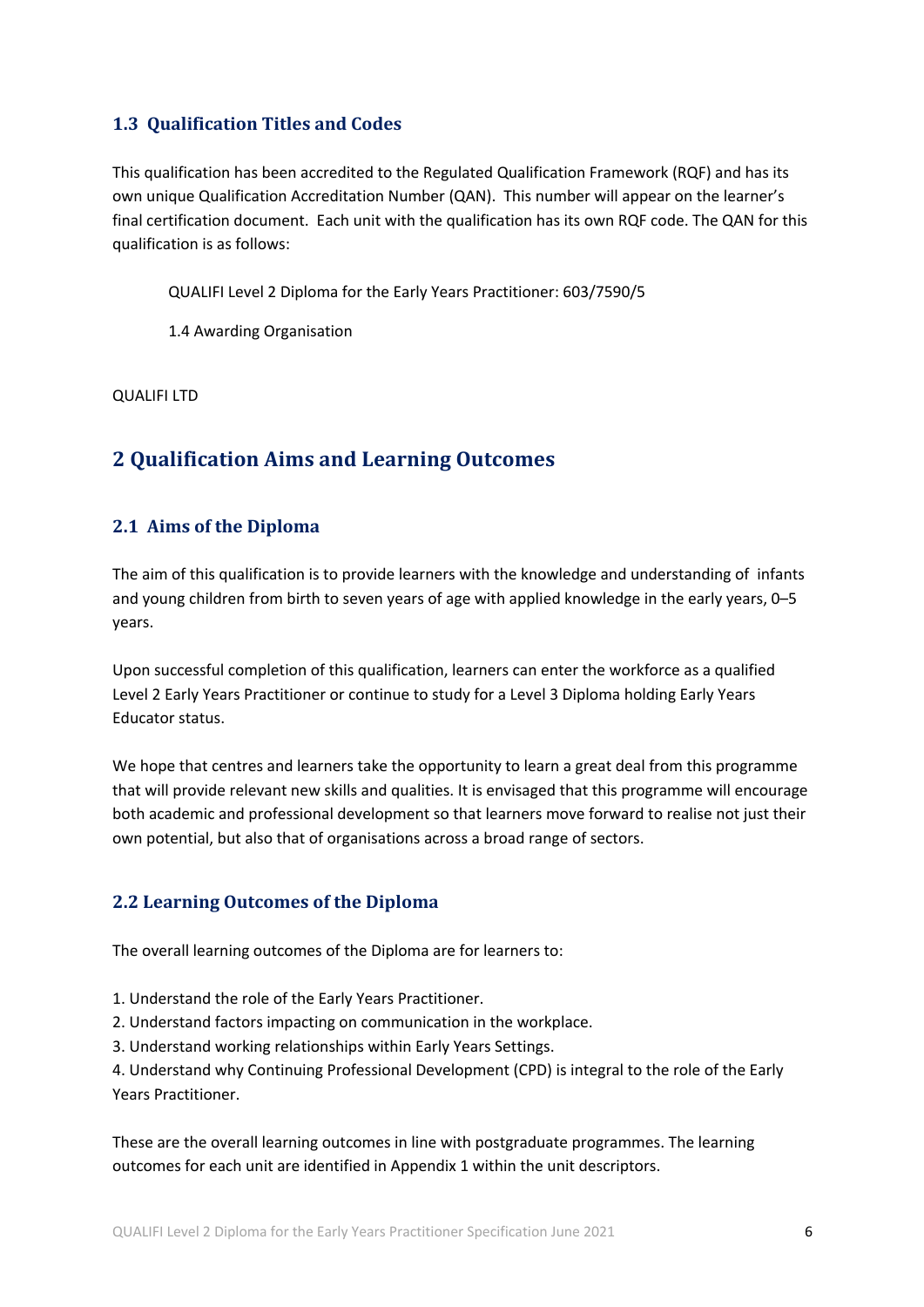# **3. Delivering the Qualification**

# **3.1 Quality Assurance Arrangements**

All centres go through an application and approval process to be recognised as an approved centre. Centres must have in place qualified and experienced tutors. The experience of tutors and their ability to support learners will be important. Centres must commit to working with QUALIFI and its team of Quality Reviewers/External Verifiers. Continuing professional development (CPD) for tutors is also required.

Approved centres will be monitored by QUALIFI External Quality Reviewers (EQAs) to ensure that learners are provided with appropriate learning opportunities and guidance. EQAs will ask to see and discuss a centre's formative assessment plans. The suitability of these plans will be agreed with the centre.

QUALIFI's guidance on invigilation, preventing plagiarism and collusion will apply to centres. QUALIFI Quality Reviewers/External Verifiers will monitor centre compliance. For assessment purposes, unless otherwise agreed, QUALIFI:

- sets and agrees assignments.
- moderates' assignments.
- agrees the final mark and issues certificates.

Please contact Qualifi for further information.

# **3.2 Access to Study**

All learners should be invited to an induction event to be introduced to the programme in detail through presentations and discussions with tutors and the centre support team.

All learners should be issued with the Diploma handbook, a timetable and meet with their personal tutor and fellow learners. Centres should assess learners carefully to ensure that they take the right qualification and the right pathways or optional units, to allow them to progress to the next stage.

Centres should check the qualification structures and unit combinations carefully when advising learners. Centres will need to ensure that learners have access to a full range of information, advice and guidance in order to support them in making the necessary qualification and unit choices. When learners are recruited, centres need to give them accurate information on the title and focus of the qualification for which they are studying.

All learners must be registered with QUALIFI within 30 days of centre registration.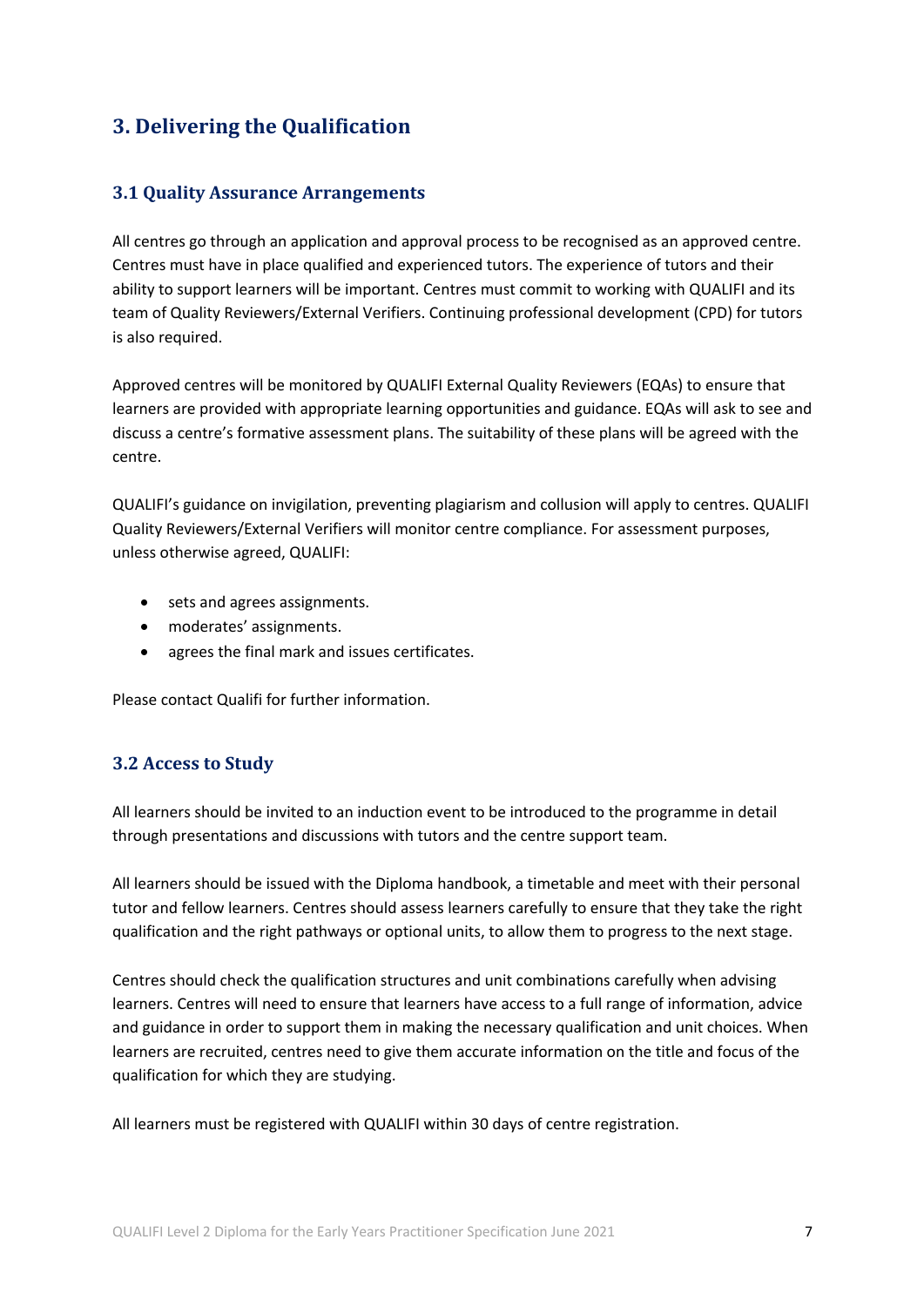# **3.3 Entry Criteria**

The qualification has been designed to be accessible without artificial barriers that restrict access and progression. Entry to the qualification will be through a centre interview and applicants must be aged 16 or over.

In certain circumstances, managers with considerable experience but no formal qualifications may be considered, subject to interview and being able to demonstrate their ability to cope with the demands of the programme.

In the case of applicants whose first language is not English, then IELTS 6 (or equivalent) is required. International qualifications will be checked for appropriate matriculation to UK higher education postgraduate programmes. The applicants are normally required to produce two supporting references, at least one of which should preferably be academic.

# **4 Structure of the Qualification**

# **4.1 Units, Credits and Total Qualification Time (TQT)**

The QUALIFI Level 2 Diploma for the Early Years Practitioner is made up of 37 credits.

The units have been designed from a learning time perspective and are expressed in terms of **Total Qualification Time (TQT)**. TQT is an estimate of the total amount of time that could reasonably be expected to be required for a learner to achieve and demonstrate the achievement of the level of attainment necessary for the award of a qualification. TQT includes undertaking each of the activities of guided learning, directed learning and invigilated assessment. 37 credits equate to 370 hours of TQT.

Examples of activities that can contribute to Total Qualification Time include:

- guided learning
- independent and unsupervised research/learning
- unsupervised compilation of a portfolio of work experience
- unsupervised e-learning
- unsupervised e-assessment
- unsupervised coursework
- watching a prerecorded podcast or webinar
- unsupervised work-based learning.

Guided Learning Hours (GLH) are defined as the time when a tutor is present to give specific guidance towards the learning aim being studied on a programme. This definition includes lectures, tutorials and supervised study in, for example, open learning centres and learning workshops.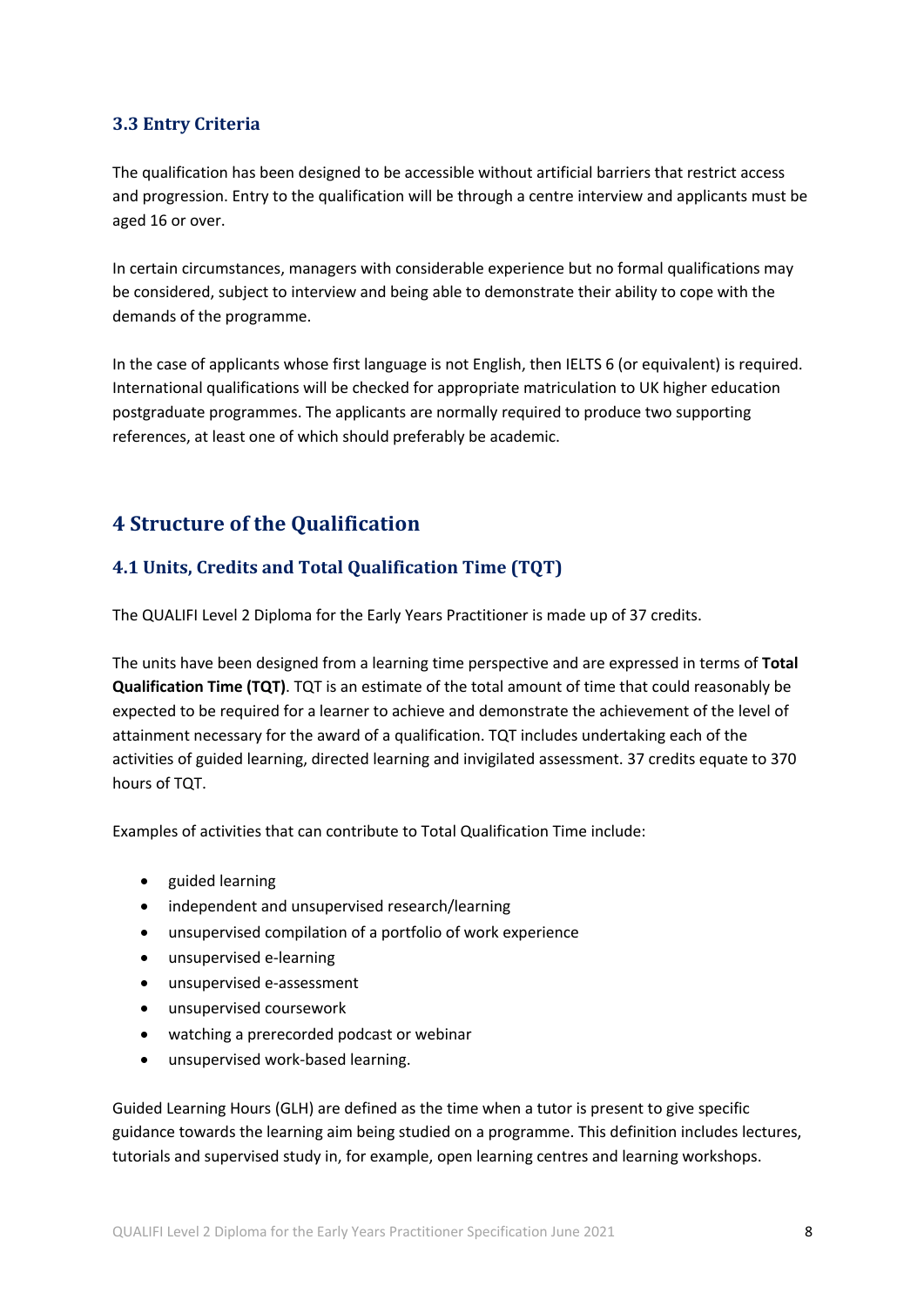Guided learning includes any supervised assessment activity; this includes invigilated examination and observed assessment and observed work-based practice.

Some examples of activities that can contribute to guided learning include:

- classroom-based learning supervised by a tutor
- work-based learning supervised by a tutor
- live webinar or telephone tutorial with a tutor in real time
- e-learning supervised by a tutor in real time
- all forms of assessment that take place under the immediate guidance or supervision of a tutor or other appropriate provider of education or training, including where the assessment is competence-based and may be turned into a learning opportunity.

# **4.2 Qualification Structure**

# **QUALIFI Level 2 Diploma for the Early Years Practitioner**

All Units are mandatory. The qualification is 37 credits.

It is expected that learners will need to be working, volunteering or on practical placement to show competence in both knowledge and skills. We recommend learners complete 250 placement hours whilst undertaking this qualification. Placement opportunity must allow for sufficient skills application with infants and young children to meet the assessment criteria for the qualification.

| <b>Unit Reference</b> | <b>Mandatory Units</b>                                                                                          | Level          | <b>Credit</b> | <b>GLH</b> |
|-----------------------|-----------------------------------------------------------------------------------------------------------------|----------------|---------------|------------|
| L/618/7496            | Roles and responsibilities of the Early Years<br>practitioner                                                   | $\mathcal{P}$  | $\mathcal{P}$ | 16         |
| R/618/7497            | Health and safety of Infants and young children<br>in Early Years Settings                                      | $\mathcal{P}$  | 3             | 21         |
| Y/618/7498            | Equality, diversity and Inclusive practice in Early<br><b>Years Settings</b>                                    | $\overline{2}$ | $\mathcal{P}$ | 16         |
| D/618/7499            | Safeguarding, protection and welfare of Infants<br>and young children in Early Years Settings                   | $\mathcal{P}$  | 3             | 21         |
| J/618/7500            | Understand How to support children's<br>development                                                             | $\overline{2}$ | 4             | 30         |
| L/618/7501            | Support care routines for infants and young<br>children                                                         | $\mathcal{P}$  | 3             | 20         |
| R/618/7502            | Support the planning and delivery of activities,<br>purposeful play opportunities and educational<br>programmes | $\mathcal{P}$  | 4             | 30         |
| Y/618/7503            | Promote play in an Early Years Setting                                                                          | $\mathcal{P}$  | 3             | 24         |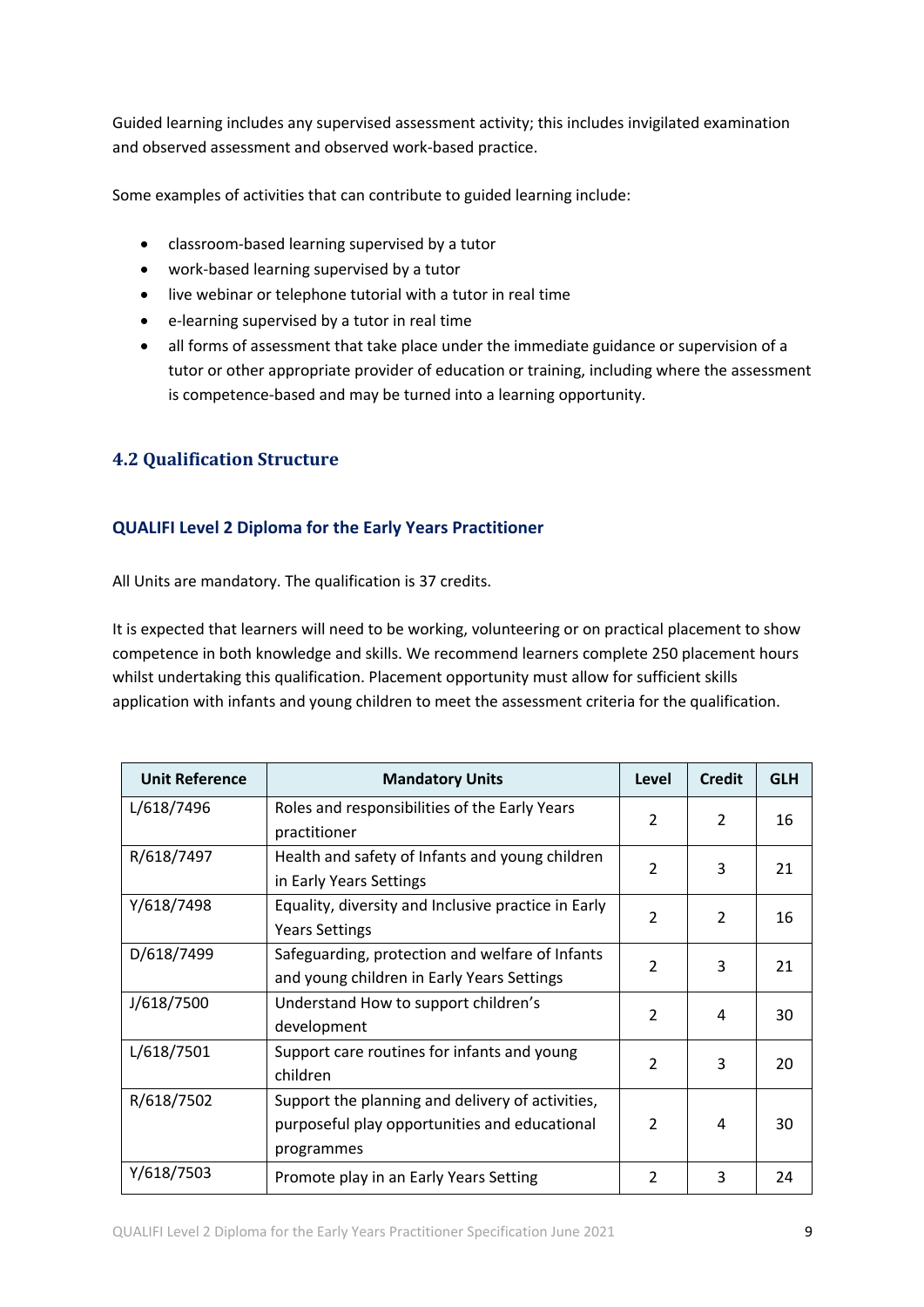| <b>Unit Reference</b> | <b>Mandatory Units</b>                                                     | Level          | <b>Credit</b> | <b>GLH</b> |
|-----------------------|----------------------------------------------------------------------------|----------------|---------------|------------|
| D/618/7504            | Support well-being of infants and young<br>children for healthy Lifestyles | $\mathfrak{p}$ | $\mathcal{P}$ | 16         |
| H/618/7505            | Support infants and young children to be                                   |                |               |            |
|                       | physically active                                                          | $\mathcal{P}$  | $\mathcal{L}$ | 15         |
| K/618/7506            | Support the needs of infants and young children                            | $\mathfrak z$  | $\mathcal{P}$ | 15         |
|                       | with Special Educational Needs and Disability                              |                |               |            |
| M/618/7507            | Promote positive behaviour in Early Years                                  | $\mathfrak{p}$ | $\mathcal{P}$ | 15         |
|                       | Settings                                                                   |                |               |            |
| T/618/7508            | Partnership working in the Early Years Settings                            | $\mathcal{P}$  | $\mathcal{P}$ | 15         |
| A/618/7509            | Support the needs of the child in preparing for                            | $\mathfrak{p}$ | 3             | 22         |
|                       | school                                                                     |                |               |            |

# **4.3 Progression and Links to other QUALIFI Programmes**

Completing the **QUALIFI Level 2 Diploma for the Early Years Practitioner** will allow learners to progress to:

- a QUALIFI Level 3 Diploma.
- directly into employment in an associated profession.

# **4.4 Recognition of Prior Learning**

Recognition of Prior Learning (RPL) is a method of assessment (leading to the award of credit) that considers whether learners can demonstrate that they can meet the assessment requirements for a unit through knowledge, understanding or skills they already possess, and so do not need to develop through a course of learning.

QUALIFI encourages centres to recognise learners' previous achievements and experiences whether at work, home or at leisure, as well as in the classroom. RPL provides a route for the recognition of the achievements resulting from continuous learning. RPL enables recognition of achievement from a range of activities using any valid assessment methodology. Provided that the assessment requirements of a given unit or qualification have been met, the use of RPL is acceptable for accrediting a unit, units or a whole qualification.

Evidence of learning must be valid and reliable. For full guidance on RPL please refer to QUALIFI's policy document on RPL.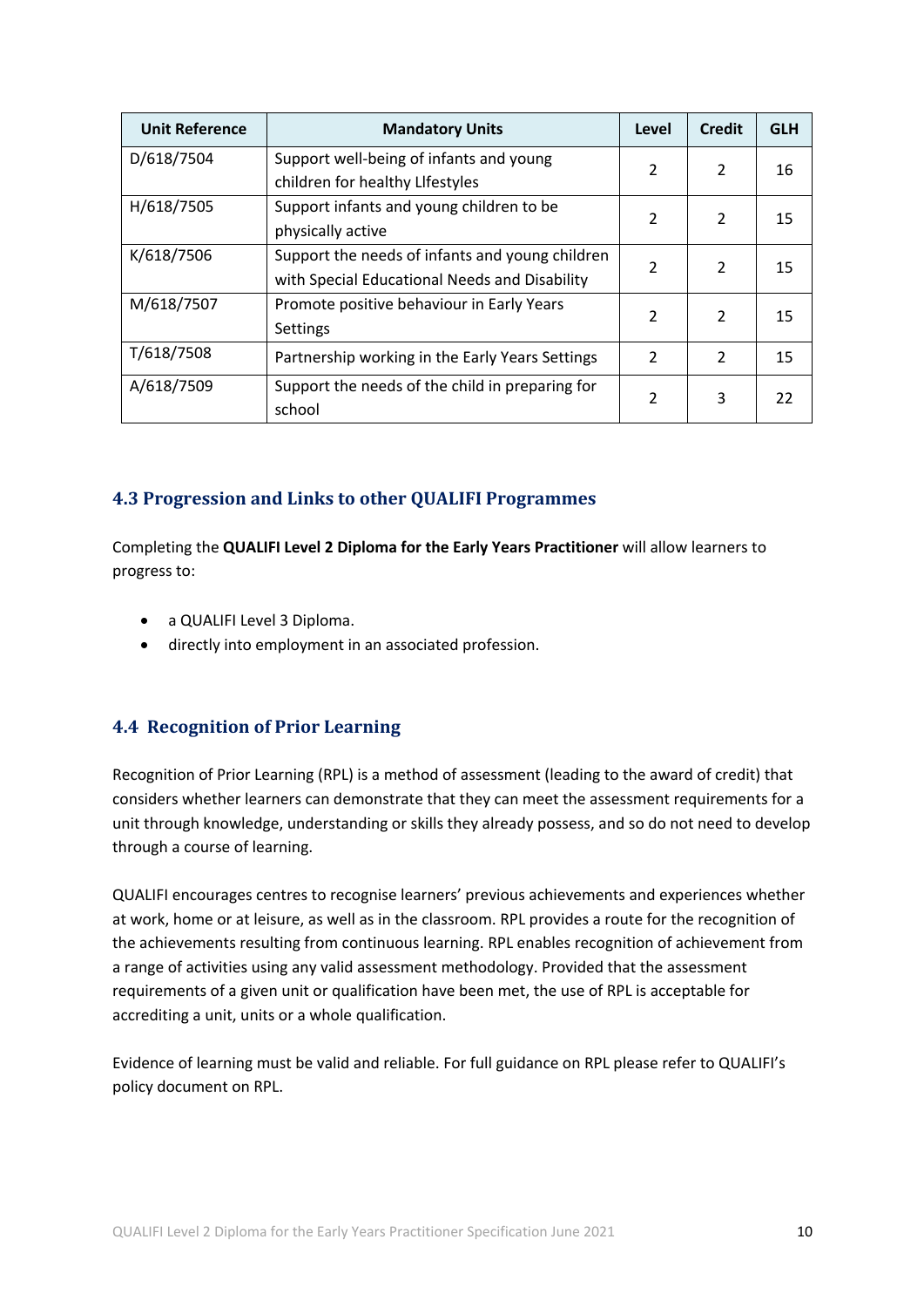# **5 Guidance to Teaching and Learning**

To ensure consistency and quality of delivery amongst centres, QUALIFI has outlined a number of policies and procedures required to ensure the very best standards are available to learners. These include:

- expertise of staff
- learning and teaching methods
- study skills
- learning resources
- personal development planning
- career opportunities.

The policies and procedures are available on request to all accredited centres or to those wishing to apply for accreditation to deliver QUALIFI qualifications.

# **6 Learner Support**

Centres should continue to support learners and encourage appropriate behaviour. To ensure consistency and quality of delivery amongst centres, QUALIFI has outlined a number of policies and procedures to ensure the very best standards are available to learners. These include:

- learners with disabilities
- health and safety
- conduct
- progression
- weekly timetable/attendance requirements.

The policies and procedures are available on request to all accredited centres or to those wishing to apply for accreditation to deliver QUALIFI qualifications.

# **6.1 Data Protection**

All personal information obtained from learners and other sources in connection with studies will be held securely and will be used during the course and after they leave the course for a variety of purposes. These should be all explained during the enrolment process at the commencement of learner studies. If learners or centres would like a more detailed explanation of the partner and QUALIFI policies on the use and disclosure of personal information, please contact QUALIFI via email support@QUALIFI-international.com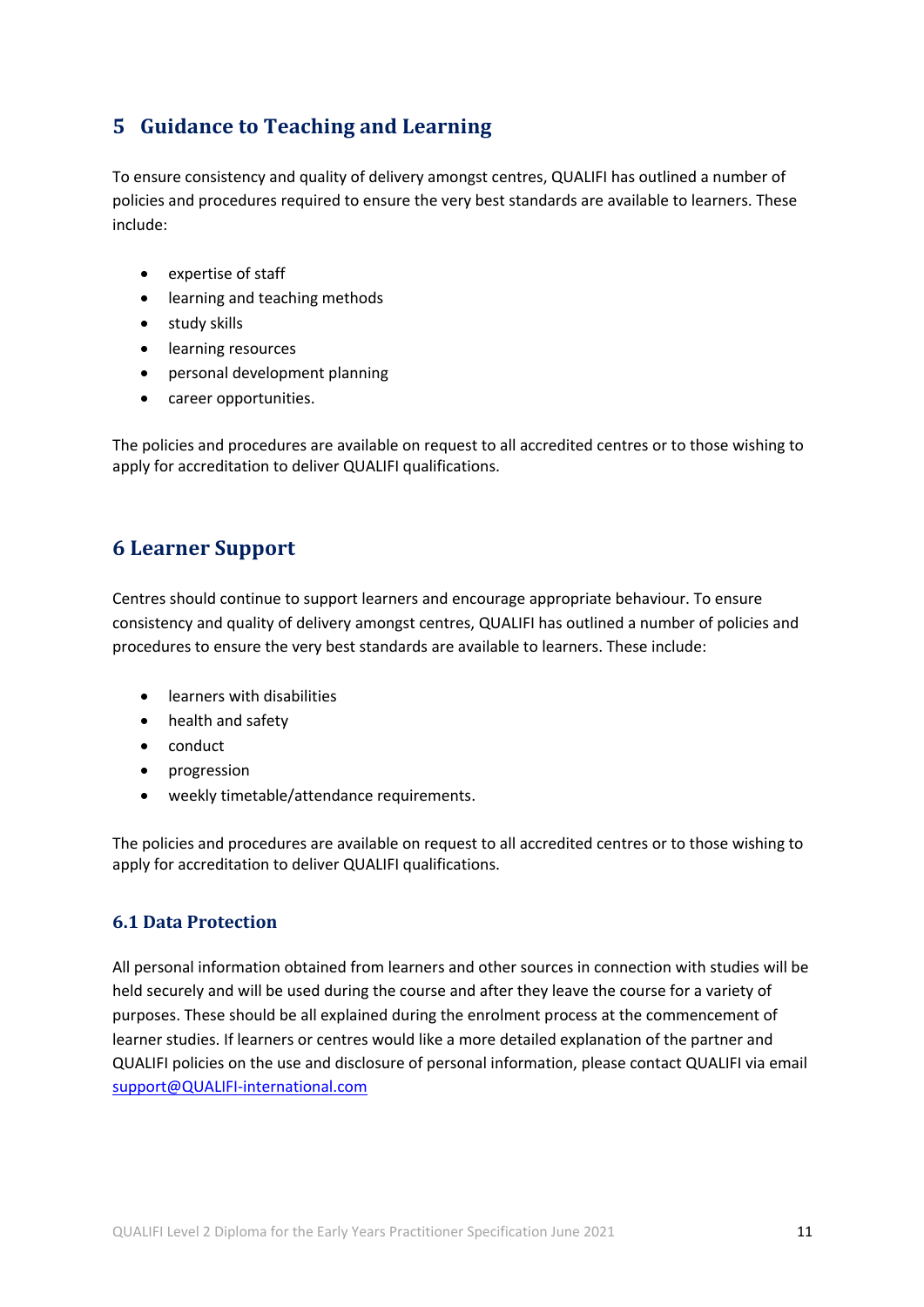# **7. Assessment**

This qualification is vocational as it can support a learner's career progression. To meet QUALIFI's aim to provide an appropriate assessment method each unit will be assessed through tasks that will be written in a way to make them realistic 'work-related' tasks wherever possible. Learners will need to demonstrate knowledge, understanding and. Original thought, problem-solving and recommendations on actions will also be asked for from learners where appropriate for the unit. Intellectual rigour will be expected appropriate to the level of the qualification.

Assignments will contain a question strand for each of the given unit's learning outcomes. The assignment tasks will address the LO (learning outcome) and AC (assessment criteria) requirements. Within assignments there will always be requirements for learners to engage with important and relevant theory that underpins the subject area.

The assignment questions will require learners to draw on real organisations to illustrate their answers. To support this activity during the programme of learning, centres are required to make sure that they include case studies of relevant organisations and, wherever possible, facilitate incompany opportunities for learners to undertake research and investigation projects and/or support the organisation with various tasks. Mature and part-time learners will ideally be able to draw on their personal work experience too.

Sample assessments and marking scheme are available on request as part of the qualification specification supplied to centres.

Please contact Qualifi for more information.

# **8. Course Regulations**

## **8.1 Course Requirements**

All units will be internally assessed using a range of methods. Knowledge-based outcomes can be assessed using non-mandatory assessment tasks (provided in this specification for Tutors' convenience). Skills-based outcomes must be achieved with reference to a real work environment and must include direct observation within the workplace.

## **8.2 Classification of Awards**

These qualifications are pass/fail.

Decisions about the overall achievements of awards are made by QUALIFI through the application of the academic and relevant course regulations. It is based on the Average Percentage Mark (APM) or, at the discretion of QUALIFI, on the basis of candidates' overall profile and performance subject to the minimum requirements.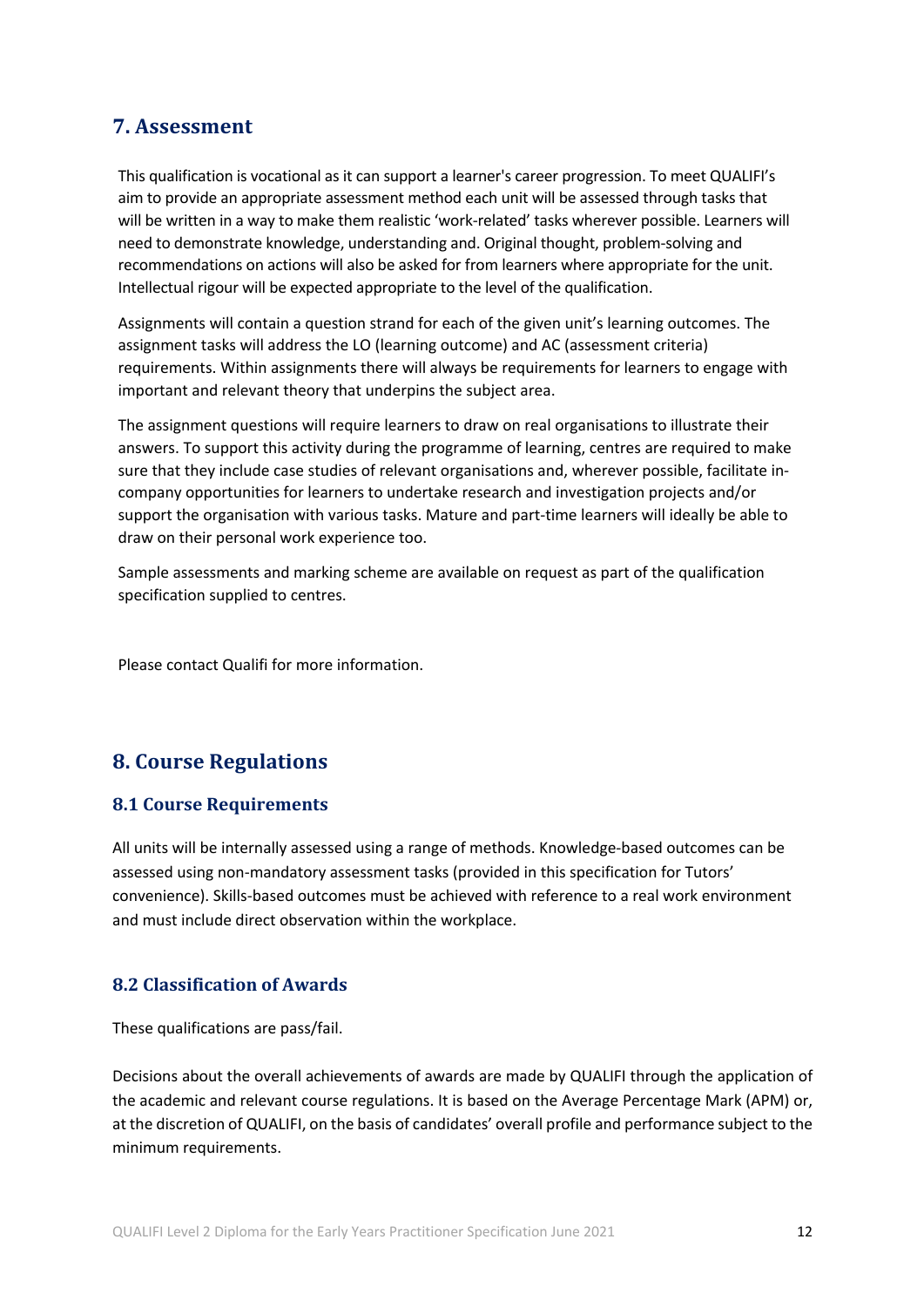# **8.3. Learner Voice**

Learners can play an important part in improving the quality of this course through the feedback they give. In addition to the on-going discussion with the course team throughout the year, there is a range of mechanisms for learners to feed back about their experience of teaching and learning.

## **8.4 Complaints**

QUALIFI recognises that there may be occasions when learners and centres have cause for complaint about the service received. When this happens, the complaints procedure is intended to provide an accessible, fair and straightforward system that ensures as an effective, prompt and appropriate response as possible.

For more information, please contact in the first instance or email: support@QUALIFIinternational.com

# **9 Equality and Diversity**

QUALIFIrecognises that discrimination and victimisation are unacceptable and that it is in the interests of QUALIFI employees to utilise the skills of the total workforce. It is our aim to ensure that no employee or other representative of QUALIFI receives less favourable facilities or treatment (either directly or indirectly) in recruitment or employment on grounds of age, disability, gender/gender reassignment, marriage/civil partnership, pregnancy/maternity, race, religion or belief, sex, or sexual orientation (protected characteristics).

Our aim is that our workforce will be truly representative of all sections of society and each employee feels respected and able to give their best. We oppose all forms of unlawful and unfair discrimination or victimisation. To that end the purpose of this policy is to provide equality and fairness for all.

Our staff will not discriminate directly or indirectly, or harass customers or clients because of age, disability, gender reassignment, pregnancy and maternity, race, religion or belief, sex, and sexual orientation in the provision of QUALIFI's goods or services.

This policy and the associated arrangements shall operate in accordance with statutory requirements, particularly the Equality Act 2010 https://www.gov.uk/equality-act-2010-guidance. In addition, full account will be taken of any guidance or codes of practice issued by the Equality and Human Rights Commission, any government departments, and any other statutory bodies.

The policy document will be monitored and reviewed annually and can be downloaded from our website or by making contact with QUALIFI.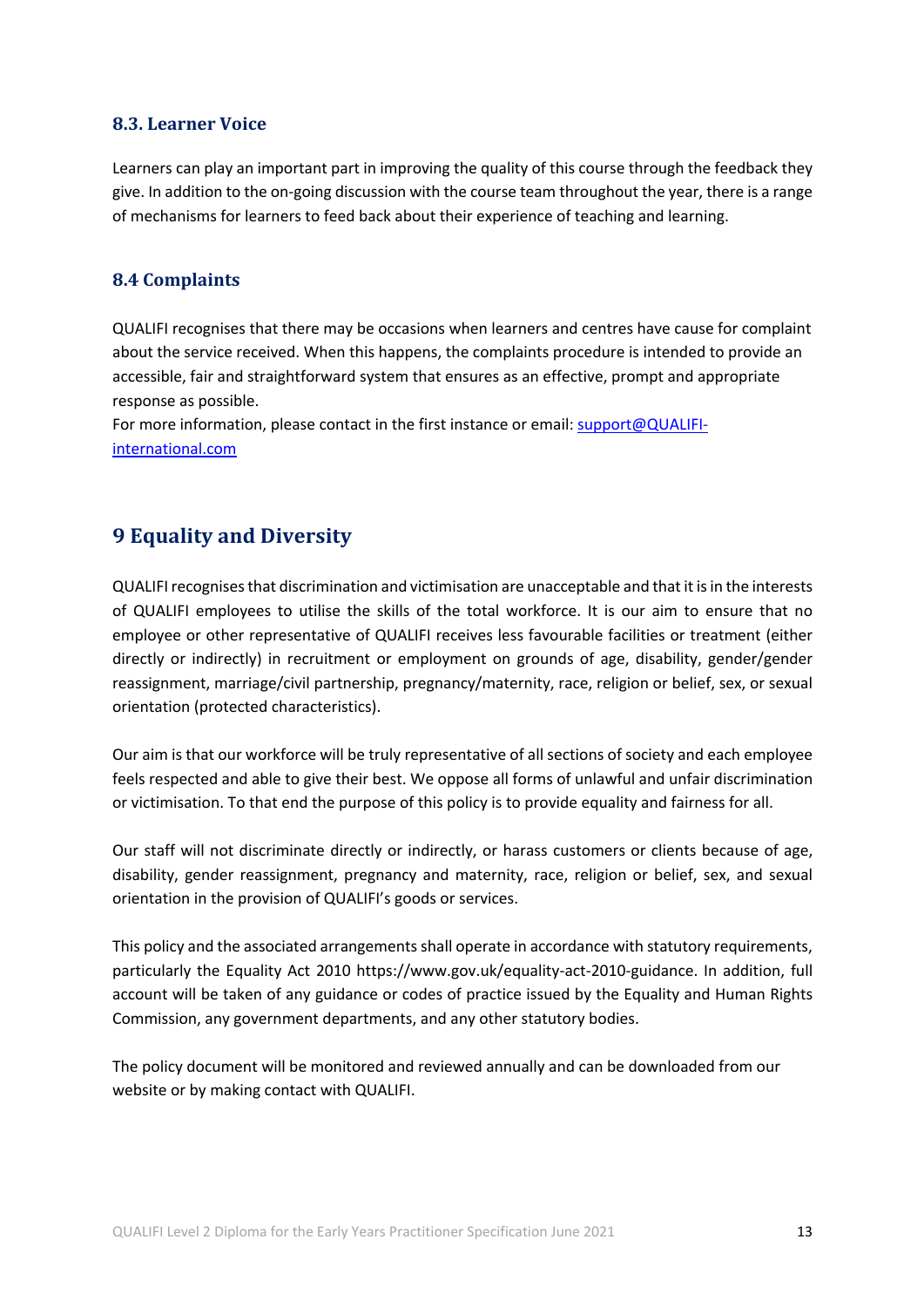# **10. Further Professional Development and Training**

QUALIFI supports UK and international customers with training related to our qualifications. This support is available through a choice of training options offered through publications or through customised training at your centre.

The support we offer focuses on a range of issues including:

- planning for the delivery of a new programme
- planning for assessment and grading
- developing effective assignments
- building your team and teamwork skills
- developing learner-centred learning and teaching approaches
- building in effective and efficient quality assurance systems.

You can request customised training through your registered centre in the first instance. If you need to contact QUALIFI directly:

Our customer service number: +44 (0) 1158882323

Or email: support@QUALIFI-international.com

Website: www.QUALIFI.net www.QUALIFI-international.com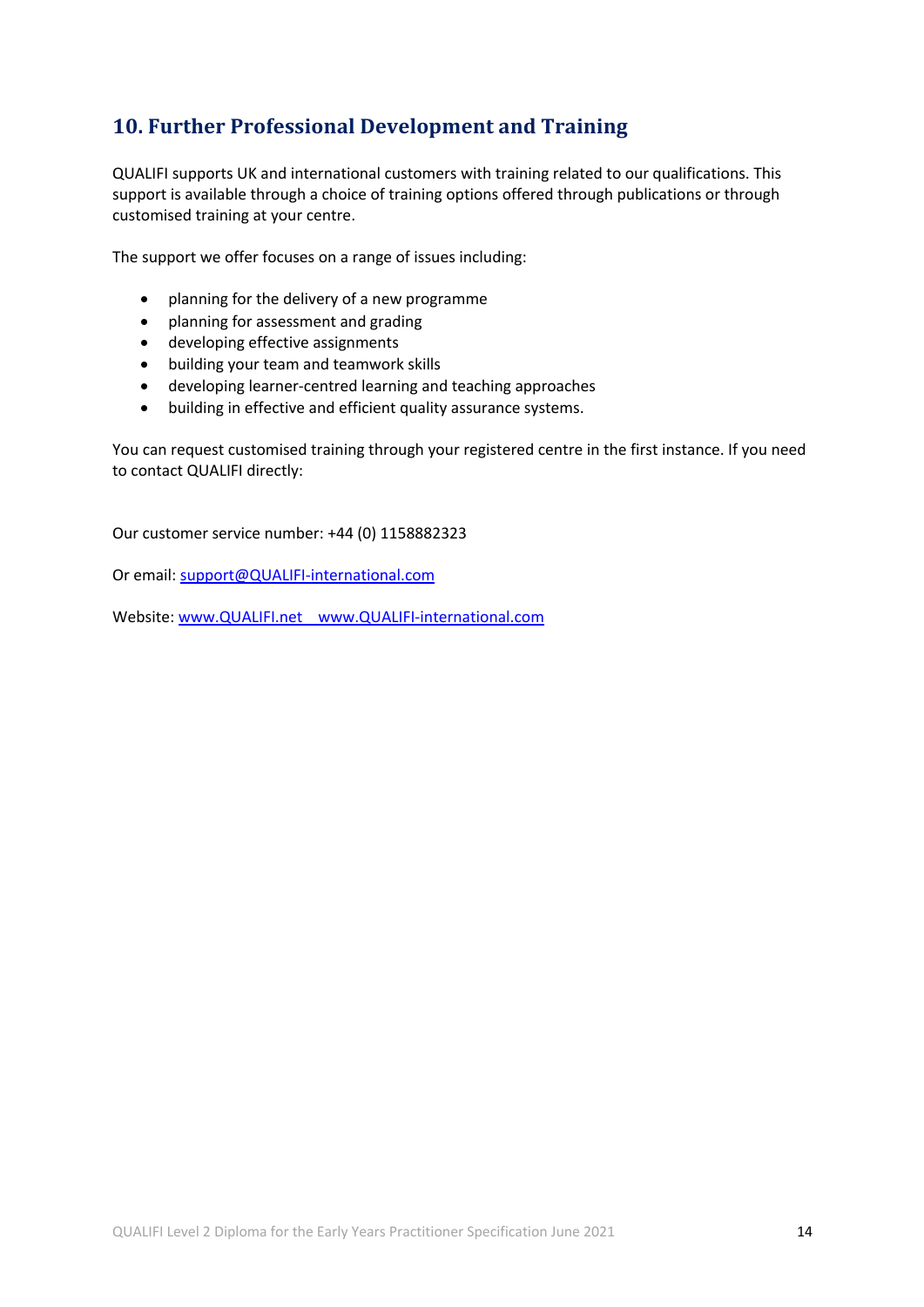# **Appendices**

# **Appendix 1: Unit Descriptors**

# **Unit EYP201: Roles and responsibilities of the Early Years practitioner**

Unit code: L/618/7496 RQF level: 2

#### **Unit Aim**

The aim of this unit is to provide the learner with an introduction to the roles and responsibilities of the Early Years Practitioner.

| <b>Learning Outcomes</b>                              | <b>Assessment Criteria</b>                                                                  |
|-------------------------------------------------------|---------------------------------------------------------------------------------------------|
| When awarded credit for this unit,<br>a student will: | Assessment of this learning outcome will require a<br>student to demonstrate that they can: |
| 1. Understand the role of the Early                   | 1.1 Describe the skills, knowledge and behaviours                                           |
| Years Practitioner.                                   | required of Early Years Practitioners.                                                      |
|                                                       | 1.2 Identify sources that provide early years                                               |
|                                                       | education and care.                                                                         |
|                                                       | 1.3 Explain the duties, responsibilities and limitations of                                 |
|                                                       | <b>Early Years Practitioners</b>                                                            |
|                                                       | 1.4 Describe the features of the policies and                                               |
|                                                       | procedures that apply in Early Years settings                                               |
| 2<br>Be able to communicate                           | 2.1 Explain the features and uses of different methods                                      |
| with infants, young children                          | of communication                                                                            |
| and others.                                           | 2.2 Communicate verbally and non-verbally with infants                                      |
|                                                       | and young children in ways such that they understand                                        |
|                                                       | 2.3 Explain the factors that have an impact on                                              |
|                                                       | communication (e.g. different stages of a child's                                           |
|                                                       | development; non-native English speakers; delayed                                           |
|                                                       | speech)                                                                                     |
|                                                       | 2.4 Encourage infants and young children to use a range                                     |
|                                                       | of communication methods                                                                    |
|                                                       | 2.5 Use communication methods that are appropriate                                          |
|                                                       | to adults (colleagues, parents, carers and other                                            |
|                                                       | professionals)                                                                              |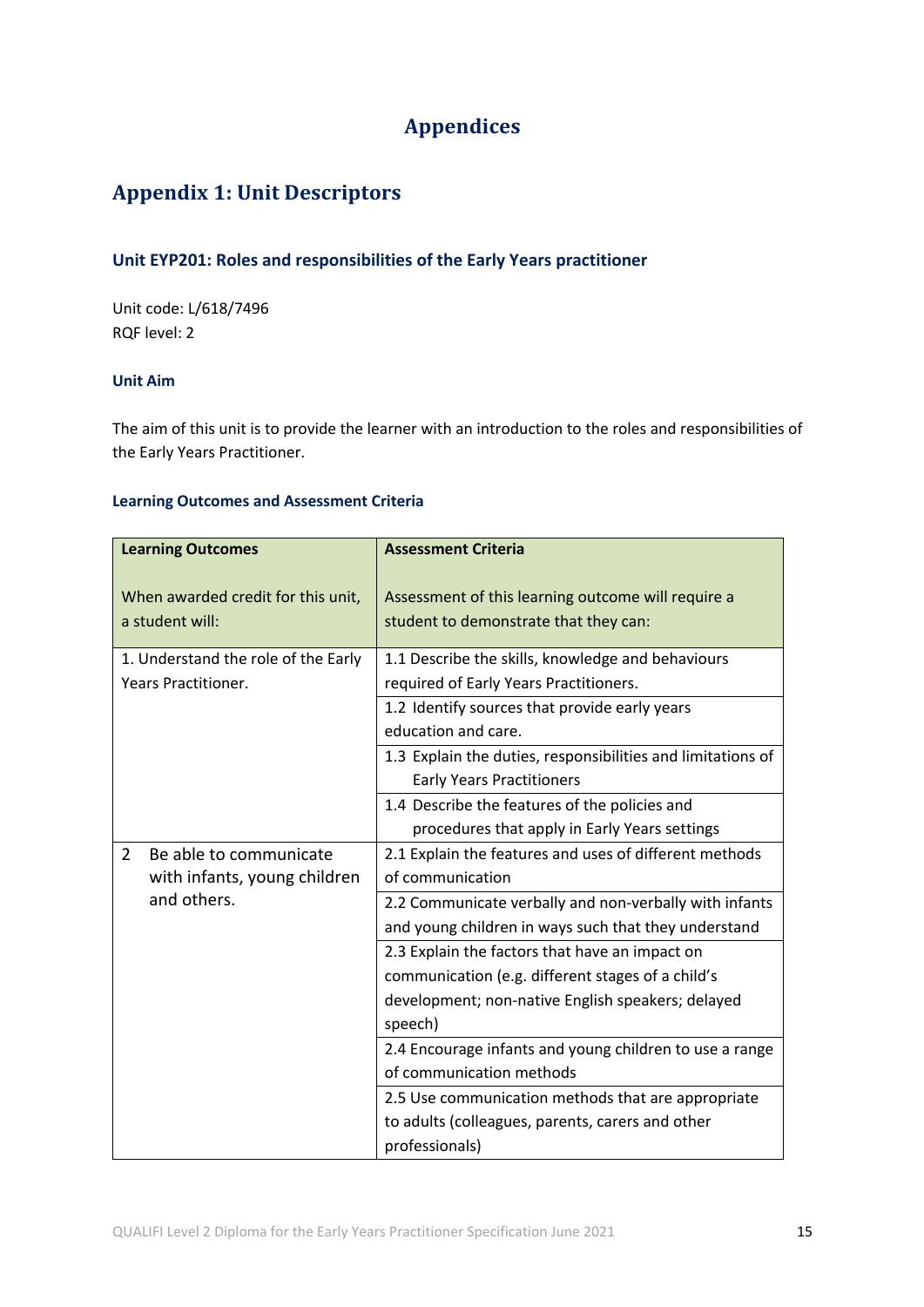|                                | 2.6 Meets the needs of infants and young children      |
|--------------------------------|--------------------------------------------------------|
|                                | through cooperative working with colleagues            |
| 3. Understand working          | 3.1 Describe different working relationships that are  |
| relationships in Early Years   | needed for effective team practice in Early Years      |
| Settings.                      | settings                                               |
|                                | 3.2 Explain the differences between personal           |
|                                | relationships and working relationships                |
|                                | 3.3 Describe the roles and responsibilities of other   |
|                                | statutory and non-statutory agencies and professionals |
|                                | that work in Early Years settings                      |
|                                | 3.4 Explain the roles of the voice of the child and of |
|                                | parent/carer engagement for the home learning          |
|                                | environment                                            |
| 4. Understand the role of      | 4.1. Explain the role of reflective practice in the    |
| continuous Professional        | personal and professional growth of Early Years        |
| Development (CPD) within Early | practitioners                                          |
| Years settings.                | 4.2 Identify areas for personal and professional       |
|                                | development through the use of feedback                |
|                                | 4.3 Maintain the currency of a Personal Development    |
|                                | Plan (PDP)                                             |
|                                |                                                        |

CIPD. 2011 *UK highlights: global leadership forecast 2011.* London, CIPD.

Davies, P, W, F. 2007 *Current Issues in Business Ethics*, London, Routledge.

Daft, R, L. 2014 *The Leadership Experience.* Stamford, Cengage Learning.

Gill, R. 2011 *Theory and Practice of Leadership*, 2<sup>nd</sup> Edition. London, Sage. Gold, J. Thorpe, R. Mumford, A. 2010 *Leadership and Management Development.* London, CIPD.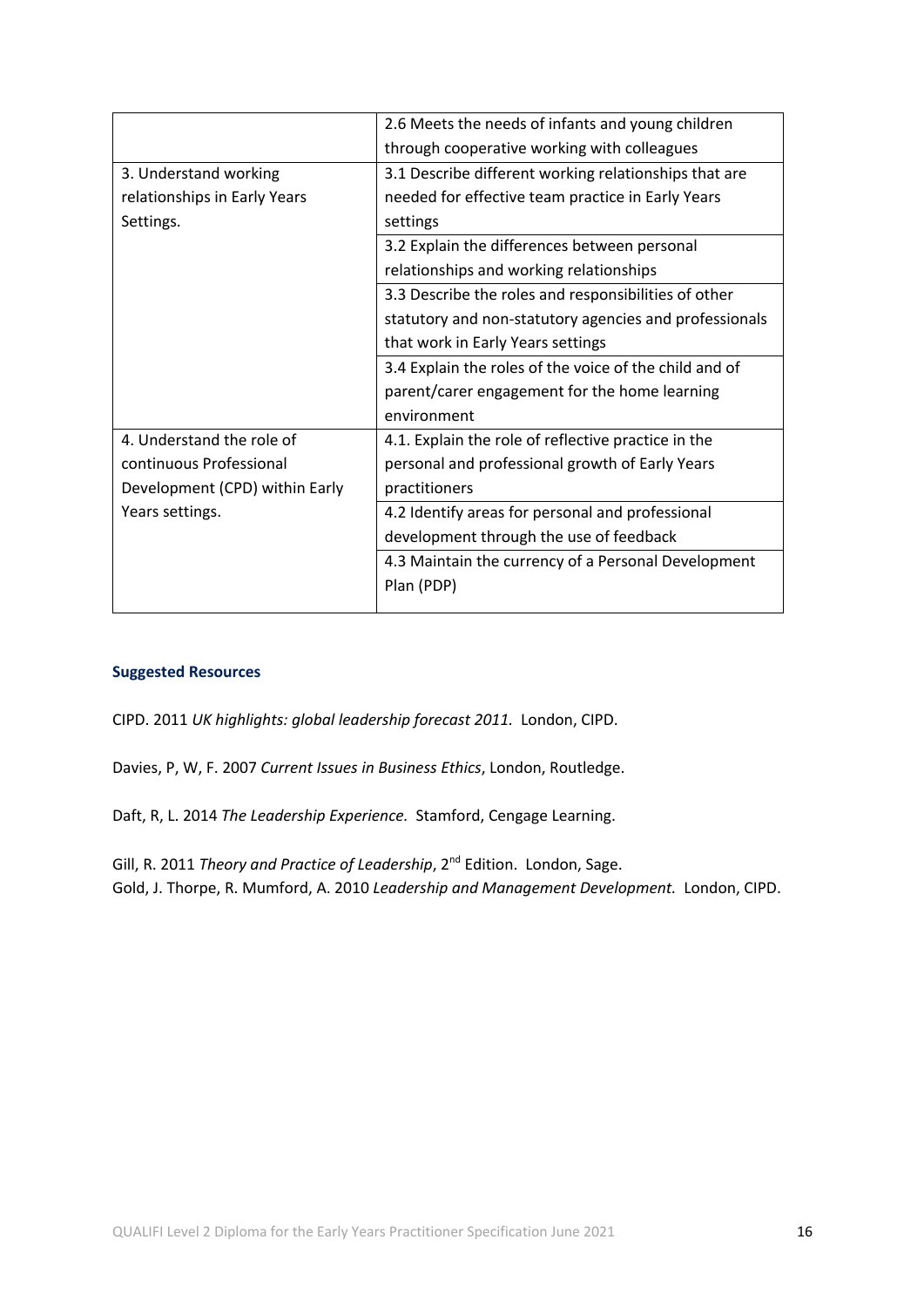# **Unit EYP202: Health and safety of infants and young children in Early Years settings**

Unit code: R/618/7497 RQF level: 2

## **Unit Aim**

This unit aims to provide the knowledge, understanding and skills development to support the health and safety of children from birth to seven years.

| <b>Learning Outcomes</b>                                               | <b>Assessment Criteria</b>                                                                     |
|------------------------------------------------------------------------|------------------------------------------------------------------------------------------------|
| When awarded credit for this<br>unit, a student will:                  | Assessment of this learning<br>outcome will require a student                                  |
|                                                                        | to demonstrate that they can:                                                                  |
| 1. Understand the provisions of<br>legislation, guidance, policies and | 1.1 Describe the legal requirements and guidance<br>of health, safety and security legislation |
| procedures relating to health and safety                               | 1.2 Explain the way in which legislation and                                                   |
| in Early Years settings                                                | guidelines for health and safety inform day-to-                                                |
|                                                                        | day practice with infants and young children.                                                  |
|                                                                        | 1.3 Identify organizational policies and                                                       |
|                                                                        | procedures relating to the health and safety of                                                |
|                                                                        | infants and young children.                                                                    |
| 2. Be able to identify and manage risks                                | 2.1 Explain the roles and responsibilities of the                                              |
| and hazards in Early Years settings.                                   | Early Years Practitioner in relation to risk                                                   |
|                                                                        | identification and management both on-site and                                                 |
|                                                                        | off-site                                                                                       |
|                                                                        | 2.2 Identify to health and safety risks and hazards                                            |
|                                                                        | to infants and young children in Early Years                                                   |
|                                                                        | Settings                                                                                       |
|                                                                        | 2.3. Use equipment and materials in accordance                                                 |
|                                                                        | with manufacturers' instructions                                                               |
|                                                                        | 2.4 Encourage children to be aware of their                                                    |
|                                                                        | personal safety and that of others                                                             |
|                                                                        | 2.5 Identify the symptoms of allergic reactions                                                |
|                                                                        | and intolerances in infants and young children                                                 |
|                                                                        | 2.6 Identify the symptoms that may indicate that                                               |
|                                                                        | an infant or young child is injured, unwell or in                                              |
|                                                                        | need of urgent medical attention                                                               |
|                                                                        | 2.7 Describe the role and responsibilities of the                                              |
|                                                                        | Early Years Practitioner in the event of an infant                                             |
|                                                                        | or young child requiring urgent and non-urgent                                                 |
|                                                                        | medical attention                                                                              |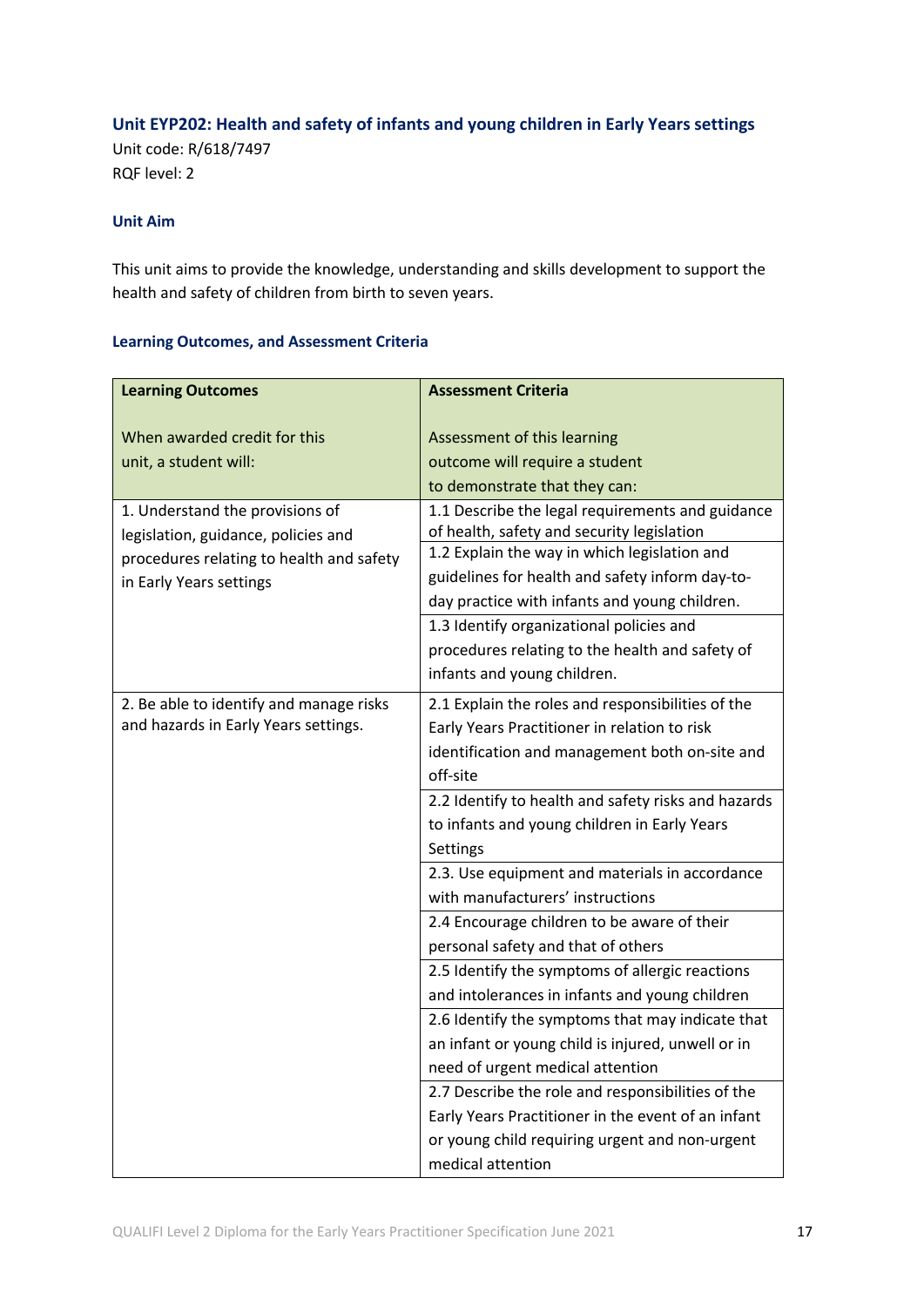| 2.8 Identify the different documents that need to                               |
|---------------------------------------------------------------------------------|
| be completed in the event of an accident,                                       |
| incident or emergency                                                           |
| 2.9 Explain the reasons for documenting<br>accidents, incidents and emergencies |
|                                                                                 |

Antonaras, A. Dekonlo, P. 2018 *Cases on Corporate Social Responsibility & Contemporary Issues in Organisations.* Hershey, Business Science Reference.

Bocken, N. Retala, P. Albareda, S. 2019 *Innovation for Sustainability: Business Transformations towards a Better World.* Palgrave Macmillan.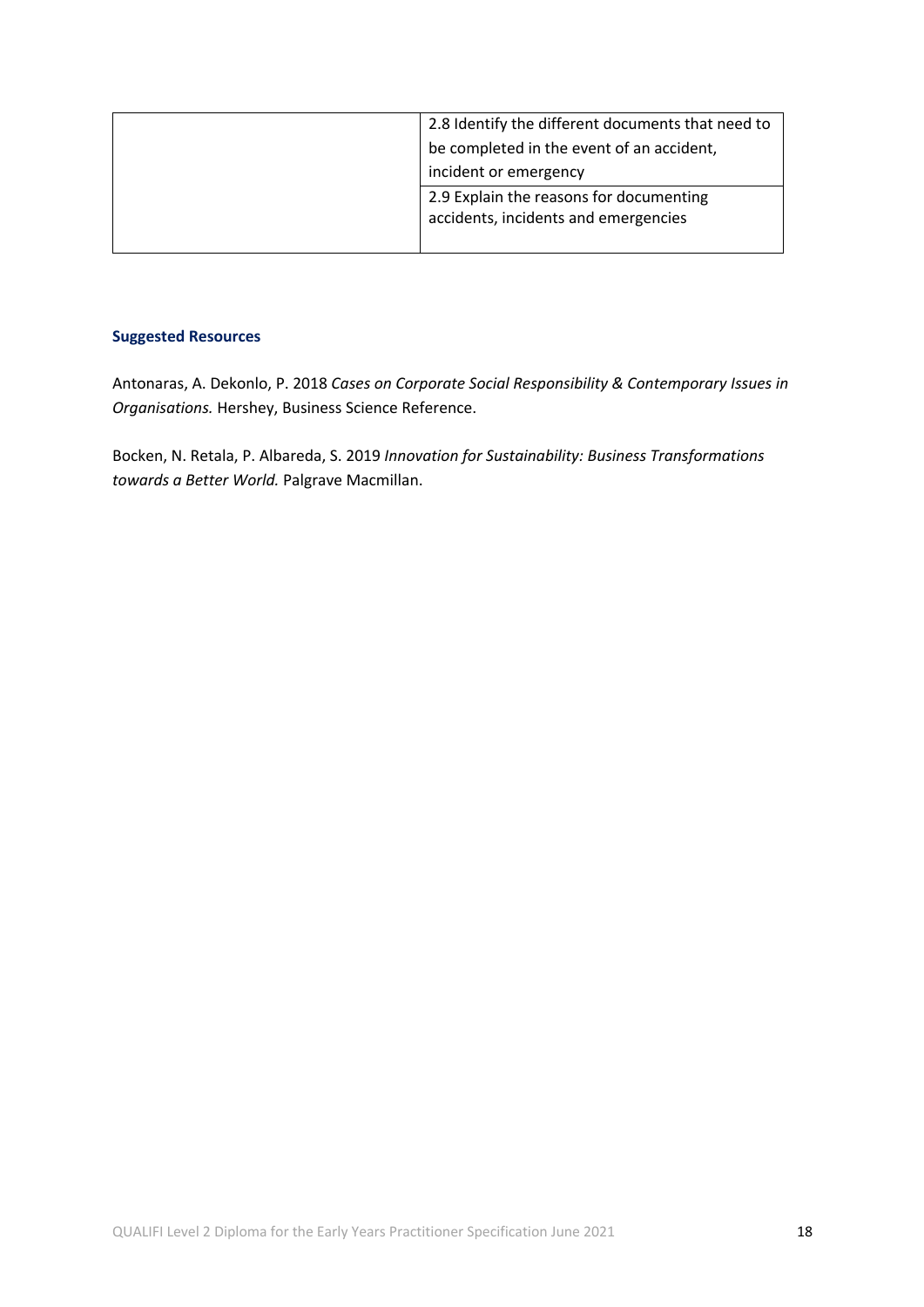# **Unit EYP203: Equality, diversity and inclusive practice in Early Years Settings**

Unit code: Y/618/7498 RQF level: 2

#### **Unit Aim**

The aim of this unit is to provide the knowledge, understanding and skills required to support equality, diversity and inclusive practice in Early Years Settings.

| <b>Learning Outcomes</b>                    | <b>Assessment Criteria</b>                                                         |
|---------------------------------------------|------------------------------------------------------------------------------------|
| When awarded credit for this                | Assessment of this learning outcome                                                |
| unit, a student will:                       | will require a student to                                                          |
|                                             |                                                                                    |
|                                             | demonstrate that they can:                                                         |
| 1. Understand the provisions of the         | 1.1 Explain the meaning of the terms:                                              |
| legislation and statutory guidance that     |                                                                                    |
| apply equality, diversity and inclusive     | equality                                                                           |
| practice in Early Years practice.           | diversity                                                                          |
|                                             | inclusion<br>discrimination                                                        |
|                                             |                                                                                    |
|                                             | 1.2 Explain the way in which legislation and                                       |
|                                             | statutory guidance relating to equality, diversity                                 |
|                                             | and inclusive practice apply to Early Years                                        |
|                                             | practice                                                                           |
|                                             | 1.3 Explain the possible consequences of non-                                      |
|                                             | compliance with legislation and best practice                                      |
|                                             | 1.4 Explain the way in which organizational                                        |
|                                             | policies and procedures inform equality,                                           |
|                                             | diversity and inclusive practice.                                                  |
| 2. Be able to work in ways which support    | 2.1 Interact with infants, young children,                                         |
| the principles of equality, diversity and   | parents and carers in a way that respects them<br>and meets their individual needs |
| inclusive practice in Early Years settings. | 2.2 Identify the impact of one's own attitudes,                                    |
|                                             |                                                                                    |
|                                             | values and behaviour when supporting equality,                                     |
|                                             | diversity and inclusive practice.                                                  |
|                                             | 2.3 Identify areas for improvement in one's own                                    |
|                                             | approach to equality, diversity and inclusive                                      |
|                                             | practice                                                                           |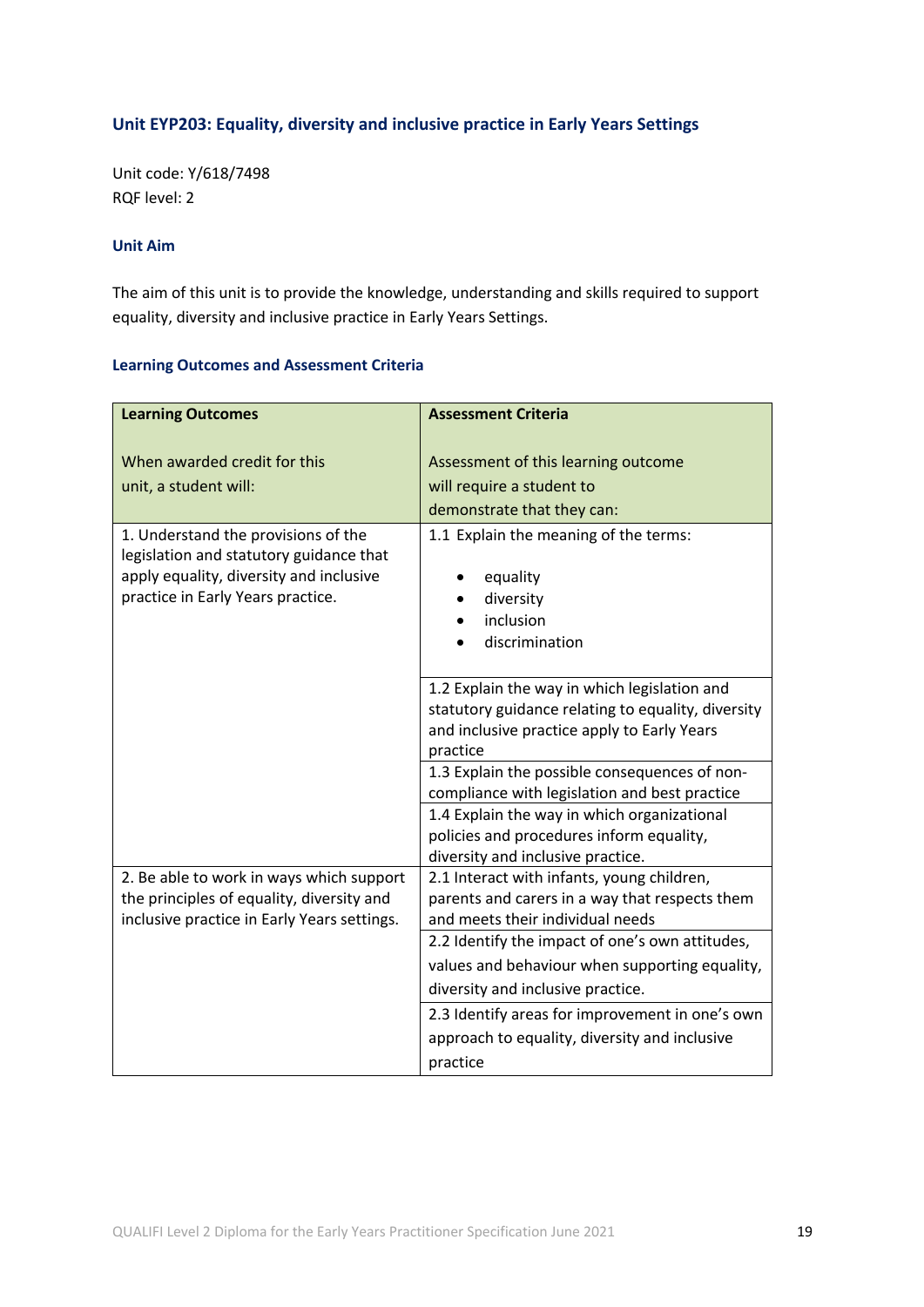Chen, J. 2009 *Essentials of Foreign Exchange Trading*. Chichester, Wiley.

Chisholm, A. 2004 *Derivatives Demystified: A Step-by-Step Guide to Forwards, Futures and Options*. Chichester, Wiley

Hull, J.C. 2008 *Options, Futures and Other Derivatives*. Harlow, Pearson Education.

Kolb, R.W. and Overdahl, J. 2007 *Futures, Options and Swaps 5th Edition*. London, Basil Blackwell.

Natenberg, S. 2009 *Basic Option Volatility Strategies: Understanding Popular Pricing Models.* Marketplace Books.

Pilbeam, K. 2010 *Finance and Financial Markets, 3rd Edition.* London, Palgrave Macmillan.

McDonald, R. 2007 *Exchange Rate Economics: Theories and Evidence*, Abingdon, Routledge.

Sadr, A. 2009 *Interest Rate Swaps and their Derivatives: A Practitioner's Guide*, Chichester, Wiley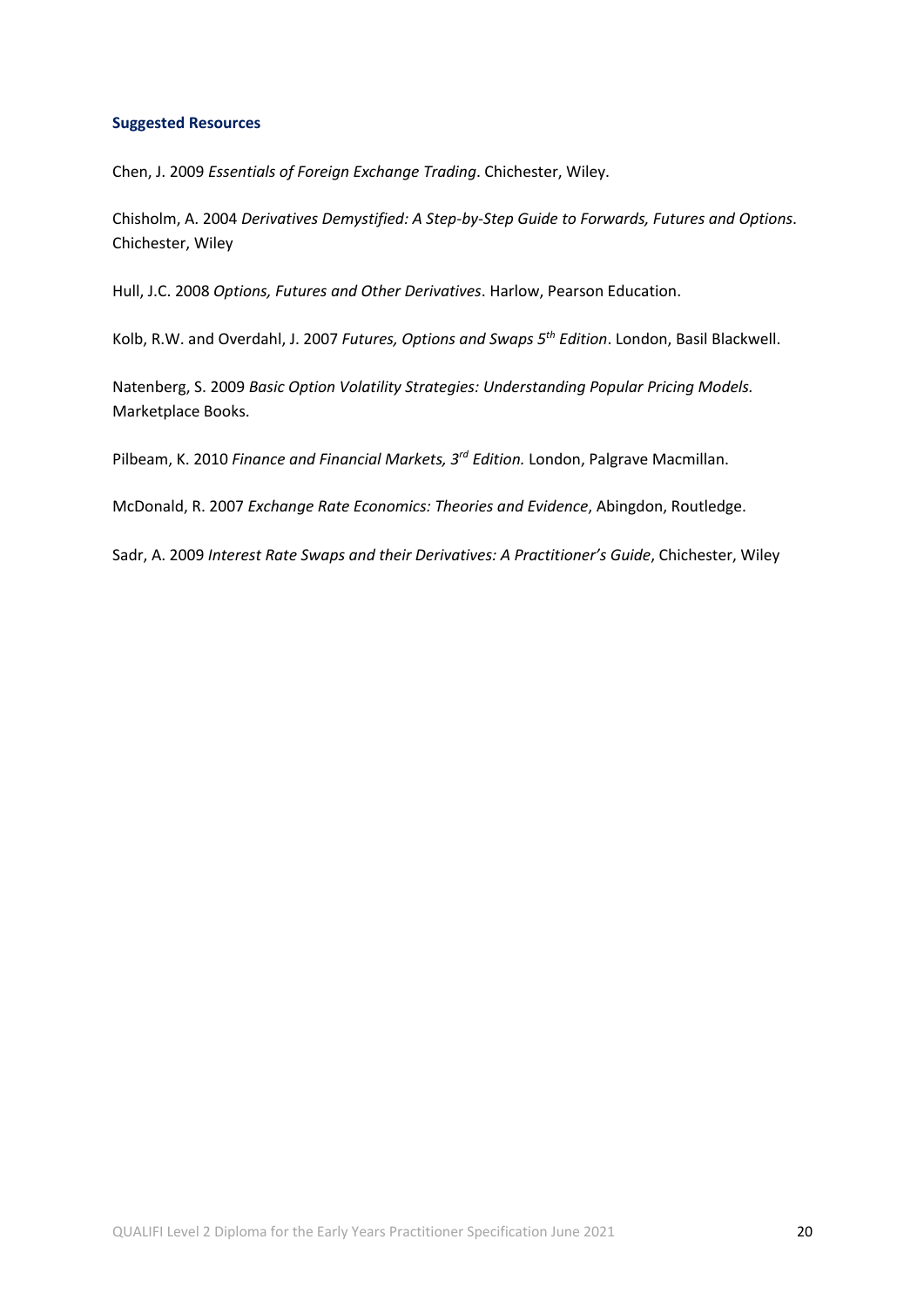# **Unit EYP204: Safeguarding, protection and welfare of infants and young children in Early Years settings**

Unit code: D/618/7499 RQF level: 2

# **Unit Aim**

The aim of this unit is to provide the knowledge and understanding required to support the safeguarding, protection and welfare of children from birth to seven years.

| <b>Learning Outcomes</b>                        | <b>Assessment Criteria</b>                                          |
|-------------------------------------------------|---------------------------------------------------------------------|
|                                                 |                                                                     |
| When awarded credit for this unit,              | Assessment of this learning                                         |
| a student will:                                 | outcome will require a student                                      |
|                                                 | to demonstrate that they can:                                       |
| 1. Understand the provisions of the legislation | 1.1 Describe the legal requirements and                             |
| and guidelines that relate to the safeguarding, | guidance in relation to safeguarding,                               |
| protection and welfare of infants andyoung      | security, confidentiality of information and                        |
| children.                                       | promoting the welfare of infants and                                |
|                                                 | young children.                                                     |
|                                                 | 1.2 Identify organizational policies and                            |
|                                                 | procedures relating tosafeguarding, child                           |
|                                                 | protection and online safety.                                       |
|                                                 |                                                                     |
|                                                 | 1.3 Explain the roles and                                           |
|                                                 | responsibilities of the Early Years<br>Practitioner in relation to: |
|                                                 | • reporting and disclosure                                          |
|                                                 | • child protection and                                              |
|                                                 | promoting the welfare of                                            |
|                                                 | infants and young children                                          |
|                                                 | • safeguarding and security                                         |
|                                                 | • confidentiality                                                   |
|                                                 | personal information                                                |
|                                                 | • the use of technology                                             |
| 2. Understand whistleblowing.                   | 2.1 Explain what is meant by the term                               |
|                                                 | 'whistleblowing'.                                                   |
|                                                 | 2.2Explain the responsibility of the Early                          |
|                                                 | Years Practitioner in relation to                                   |
|                                                 | whistleblowing.                                                     |
|                                                 | 2.3 Explain the possible consequences of                            |
|                                                 | whistleblowing                                                      |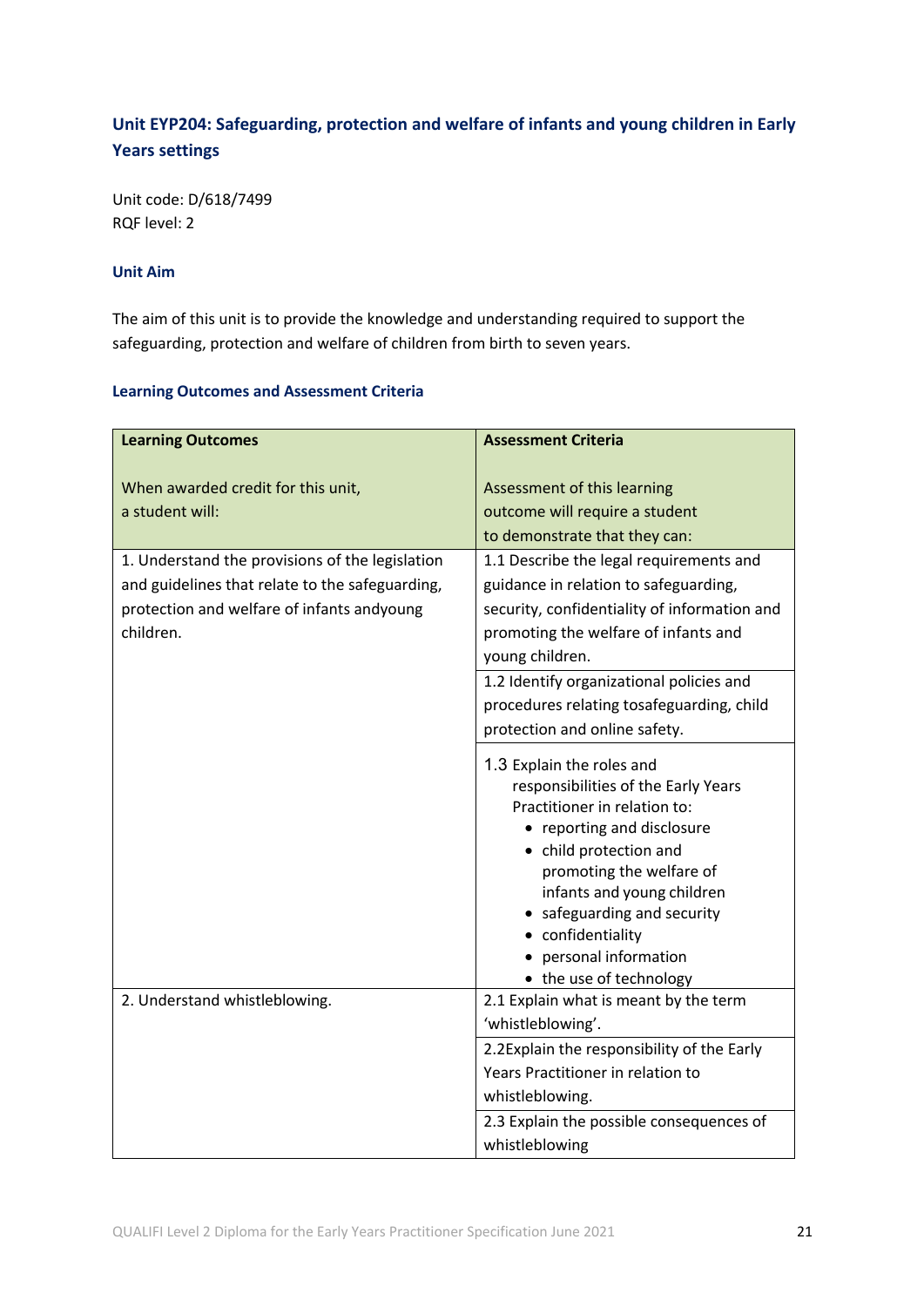| 3. Understand how to respond to evidence or        | 3.1 Identify factors that may indicate that a                                                                                                                                                                                                                                    |
|----------------------------------------------------|----------------------------------------------------------------------------------------------------------------------------------------------------------------------------------------------------------------------------------------------------------------------------------|
| concerns that an infant or child has been or is at | baby or child is in danger or at risk of                                                                                                                                                                                                                                         |
| risk of serious harm or abuse.                     | serious harm or abuse.                                                                                                                                                                                                                                                           |
|                                                    | 3.2 Explain the requirements of the<br>organizational procedures relating to:<br>domestic abuse<br>physical abuse<br>emotional abuse<br>sexual abuse<br>neglect<br>3.3 Explain the benefits ofworking with<br>others in context of safeguarding,<br>protection and child welfare |
|                                                    | 3.4 Explain the support and advice<br>available to:<br>children<br>parents and carers<br>Early Years pactitioners<br>٠<br>3.5 Explain the possible consequences of<br>non-compliance with organizational<br>policies and procedures                                              |

Aycan, Z. Kawungo, R. Mendonca, M. 2014 *Organisation & Management in Cross Cultural Context.*  London, Sage Publication.

Lopez, A, E. 2016 *Culturally Responsive and Socially Just Leadership in Diverse Contexts: From Theory to Action.* London, Palgrave Macmillan.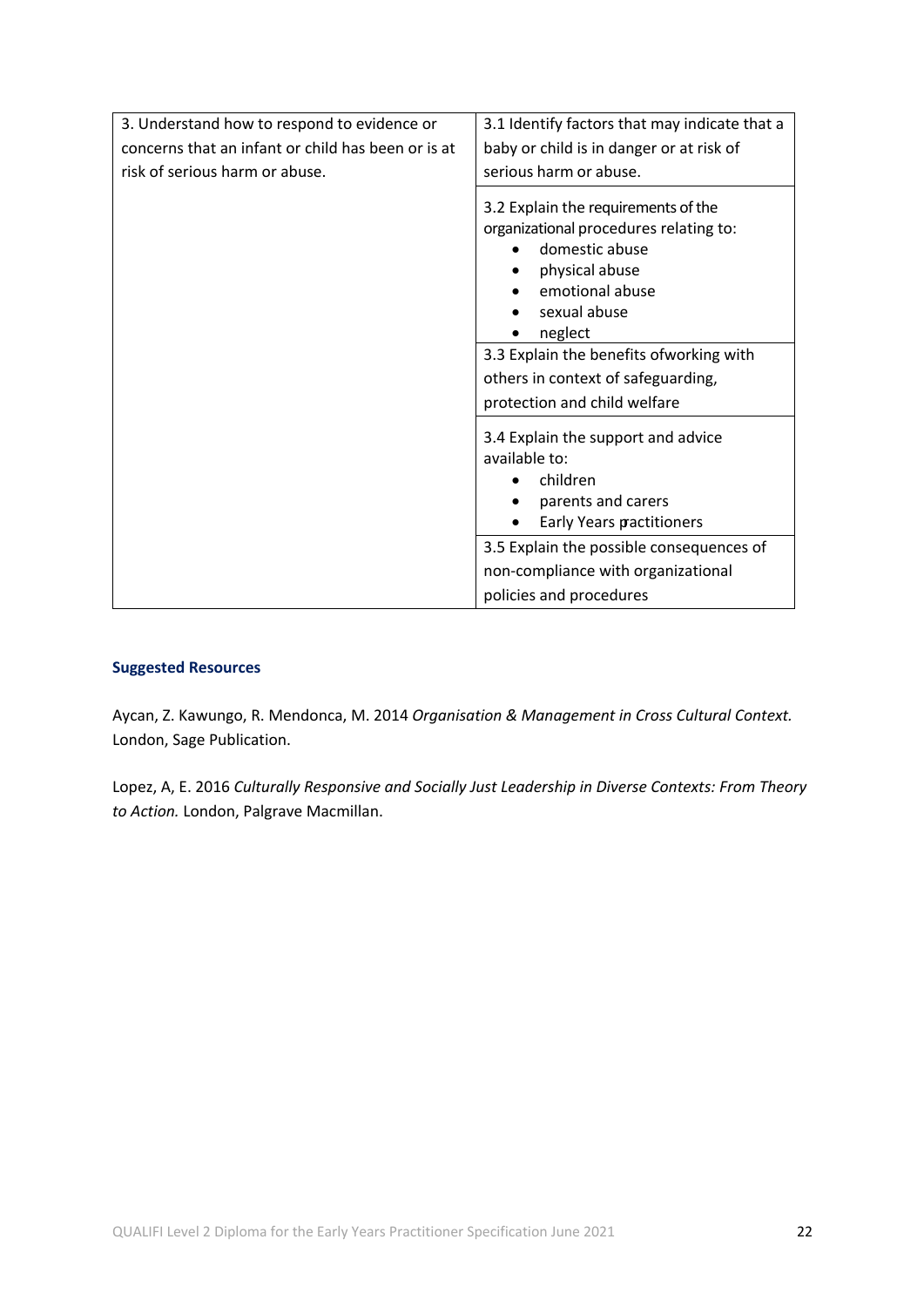# **Unit EYP205: Understand how to support children's development**

Unit code: J/618/7500 RQF level: 2

#### **Unit Aim**

This unit aims to develop knowledge and understanding of children's development from birth to seven years of age.

| <b>Learning Outcomes</b>                                                            | <b>Assessment Criteria</b>                                                                                                                                                                                                               |
|-------------------------------------------------------------------------------------|------------------------------------------------------------------------------------------------------------------------------------------------------------------------------------------------------------------------------------------|
| When awarded credit for this                                                        | Assessment of this learning                                                                                                                                                                                                              |
| unit, a student will:                                                               | outcome will require a student                                                                                                                                                                                                           |
|                                                                                     | to demonstrate that they can:                                                                                                                                                                                                            |
| 1. Understand the stages of child<br>development from birth to seven<br>years.      | 1.1. Describe sequential development from birth<br>to seven years in cognition, language, physical,<br>emotional and social development<br>1.2 Explain the difference between the sequenceof<br>development and the rate of development. |
|                                                                                     | 1.3 Describe the areas of learning and goals/targets<br>within the statutory framework and curriculum<br>study requirements for children aged from birth to<br>seven years.                                                              |
|                                                                                     | 1.4 Explain the way in which learning and<br>development can be affected by a child's needs and<br>stage of development.                                                                                                                 |
|                                                                                     | 1.5. Explain the meaning and scope for holistic<br>opportunities within:<br>• speech, language and communication<br>• personal, social and emotional<br>development<br>• physical development<br>literacy andnumeracy                    |
| Understand the influences on<br>2.<br>infants' and young children's<br>development. | 2.1 Explain how children's well-being and<br>individual circumstances can affect their learning<br>anddevelopment                                                                                                                        |
|                                                                                     | 2.2. Explain the role of<br>attachment for learning and development                                                                                                                                                                      |
|                                                                                     | 2.3 Explain the way in which attachments develop                                                                                                                                                                                         |
|                                                                                     | 2.4 Explain the role ofthe 'Key Person' in Early Years                                                                                                                                                                                   |
|                                                                                     | settings including during transitions                                                                                                                                                                                                    |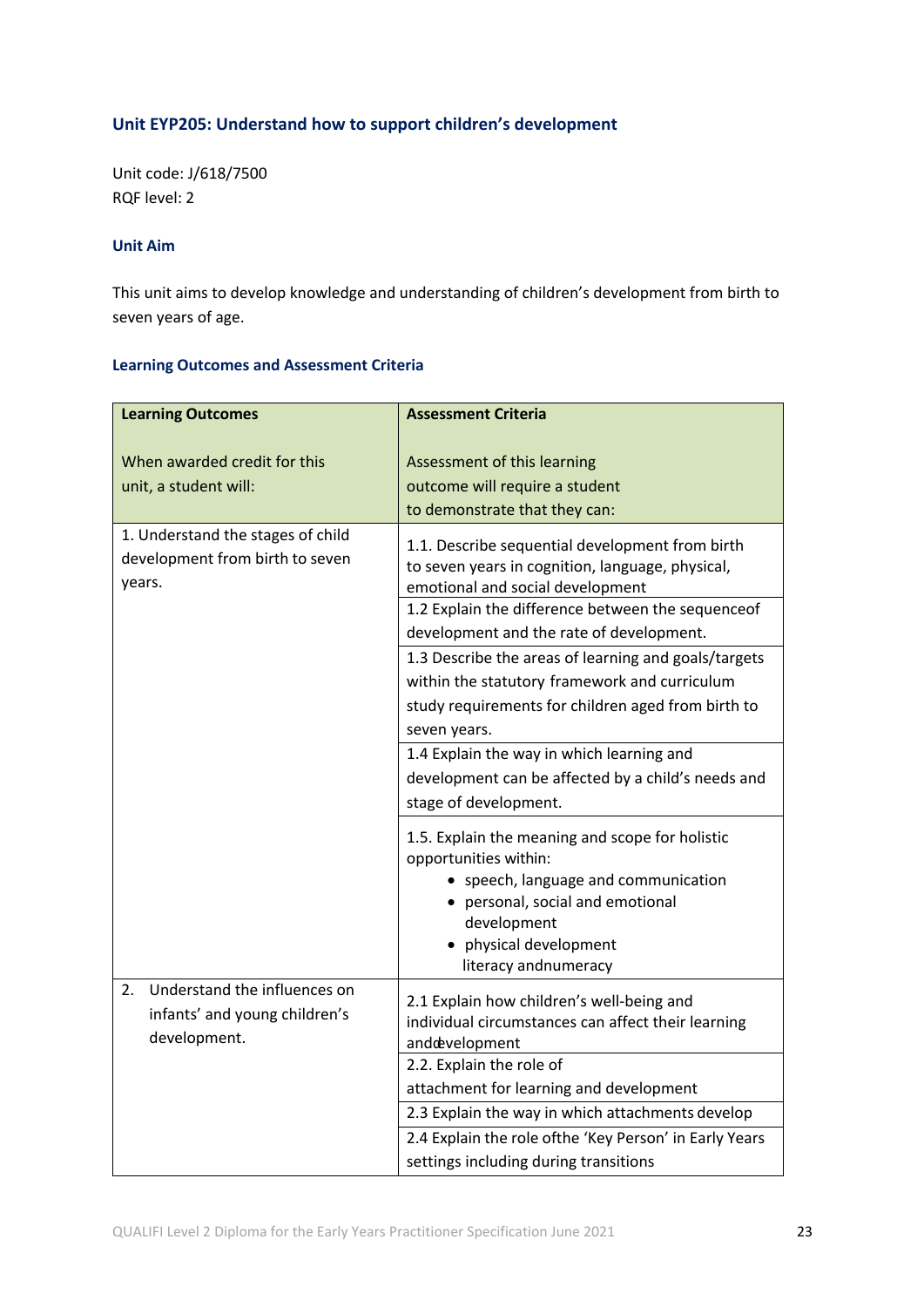| 2.5 Describe the needs of infants and young children |
|------------------------------------------------------|
| during transitions                                   |

Blokdyk, G. 2019 *Enterprise Life Cycles: A Complete Guide.* Plano, 5STARCooks.

Edmondson, A, C. 2018 *The Fearless Organisation: Creating Psychological Safety for Learning, Innovation and Growth.* New Jersey, Wiley.

Mazzarol, T. Reboud, S. 2020 *Entrepreneurship & Innovation: Theory, Practice & Context.* New York, Springer.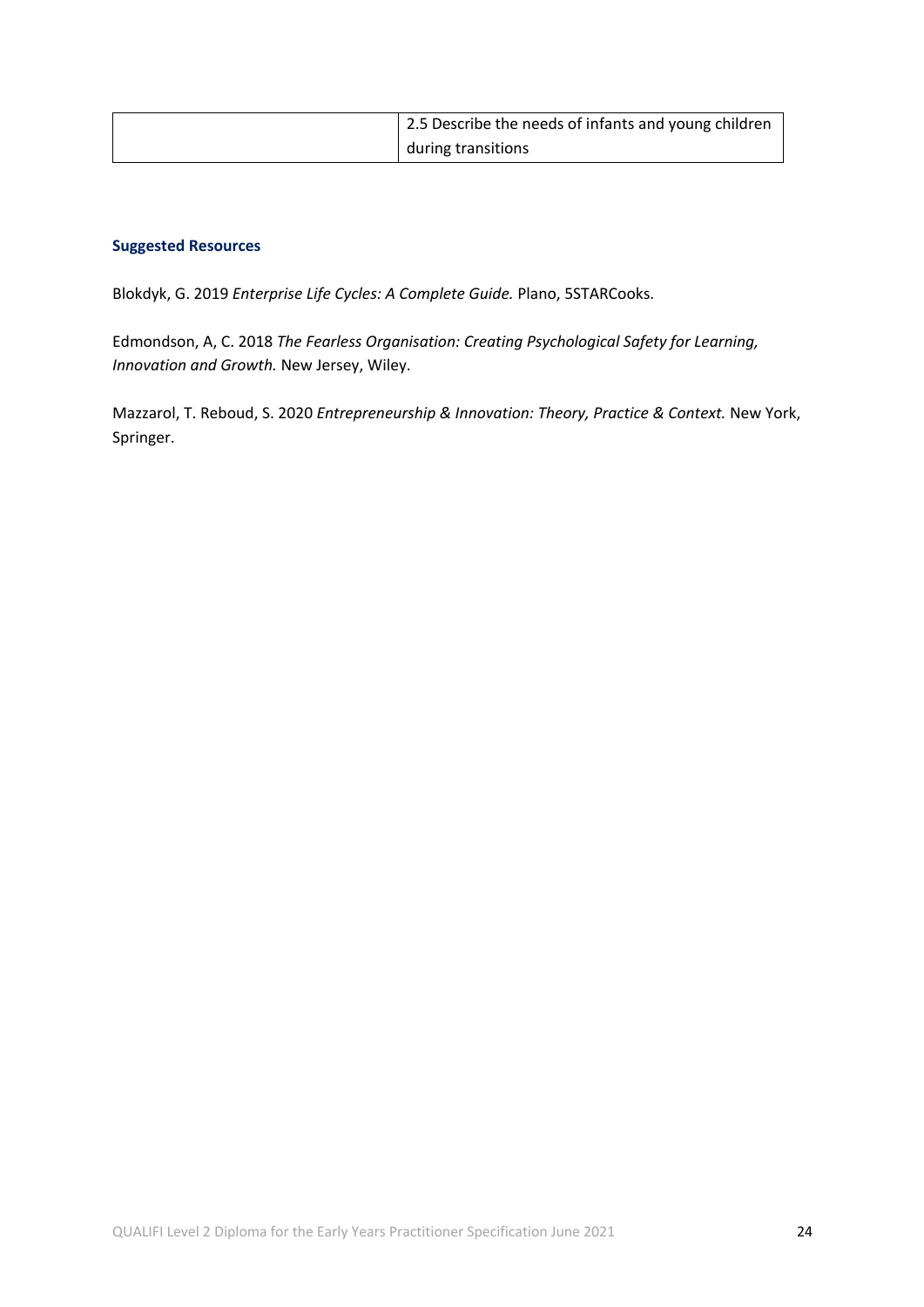#### **Unit EYP206: Support care routines for infants and young children**

Unit code: L/618/7501 RQF level: 2

## **Unit Aim**

This unit provides the learner with the knowledge, understanding and skills to support care routine for infants and young children.

| <b>Learning Outcomes</b>                                                                            | <b>Assessment Criteria</b>                                                                                                                                                                                                                                                      |
|-----------------------------------------------------------------------------------------------------|---------------------------------------------------------------------------------------------------------------------------------------------------------------------------------------------------------------------------------------------------------------------------------|
| When awarded credit for<br>this unit, a student will:                                               | Assessment of this learning<br>outcome will require a student to<br>demonstrate that they can:                                                                                                                                                                                  |
| 1 Understand the care<br>needs of infants andyoung<br>children.                                     | 1.1 Describe care routinesfor infants and young<br>children in relation to:<br>• eating (feedingand weaning/<br>complimentary feeding)<br>• nappy-hangingprocedures<br>• potty/toilet training<br>• care of skin, teeth and hair<br>• rest and sleep provision                  |
|                                                                                                     | 1.2 Explain the role of the Early Years Practitioner<br>during:<br>• eating (feedingand weaning/<br>complementary feeding)<br>• nappy changingprocedures<br>• potty/toilet training<br>• care of skin, teethand hair<br>rest and sleep provision                                |
| 2. Be able to use hygienic practice<br>in relation to infection control in<br>Early Years settings. | 2.1 Prevent and control of infection through good<br>practice in:<br>hand washing<br>• food preparation and hygiene including<br>preparing formula feeds and sterilising<br>equipment<br>• dealing with spillages<br>· disposal ofwaste<br>· using personal protectiveequipment |
|                                                                                                     | 2.3 Explain the way in which poor hygiene may<br>affect the health of infants and young children<br>in relation to:                                                                                                                                                             |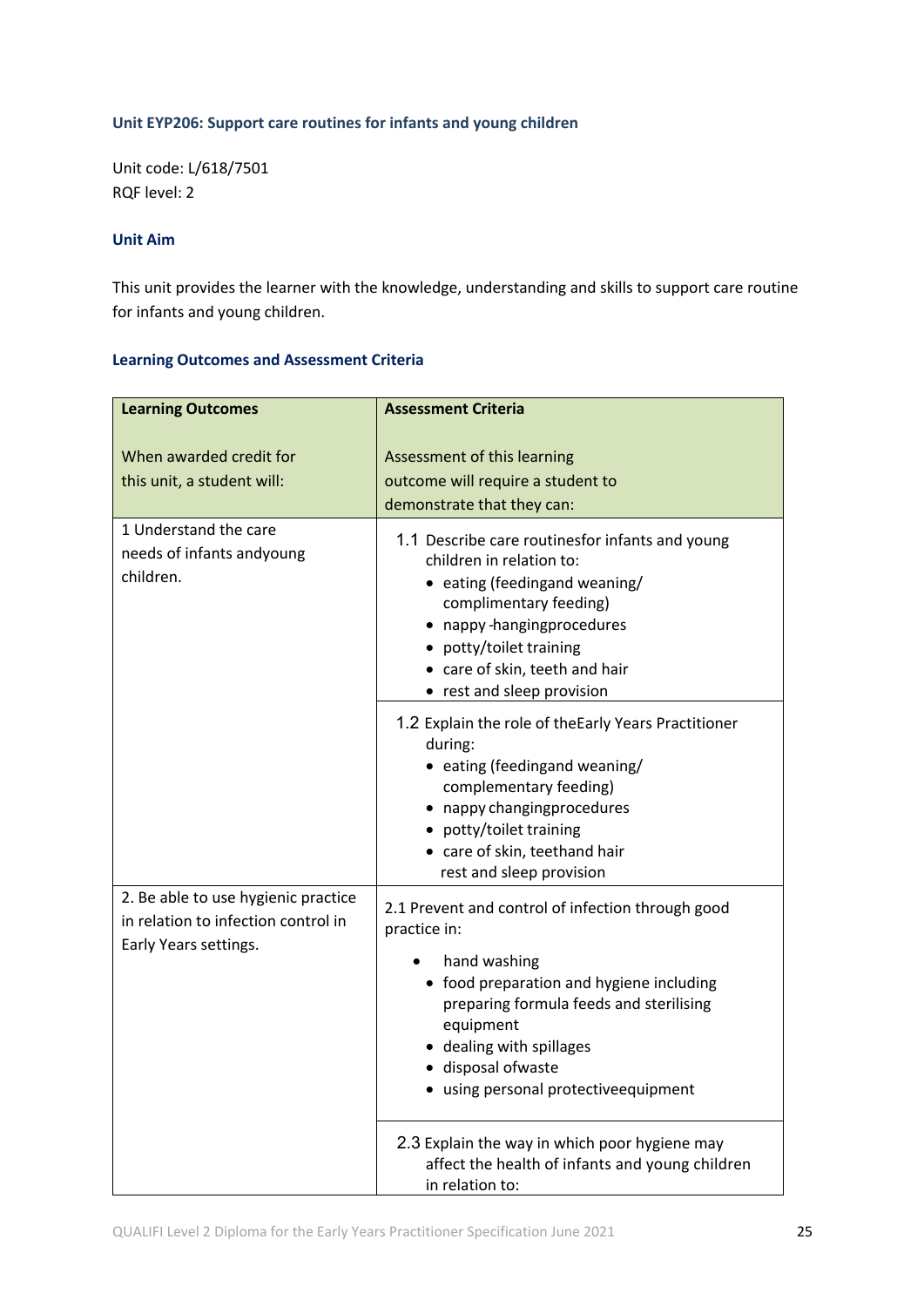|                                                                                                                                    | • preparing formulabeds<br>sterilisation                                                                                                                                                                                                                                |
|------------------------------------------------------------------------------------------------------------------------------------|-------------------------------------------------------------------------------------------------------------------------------------------------------------------------------------------------------------------------------------------------------------------------|
| 3. Understand rest ands leep needs<br>of children.                                                                                 | 3.1 Explain the rest and sleep patterns of:<br>• an infant 0-12 months<br>• a toddler aged 18 months<br>• a child aged 3years<br>• a child aged 5-7years                                                                                                                |
|                                                                                                                                    | 3.2 Explain sleep practices which minimise the risk<br>ofsudden infant deathsyndrome (SIDS).                                                                                                                                                                            |
| 4. Understand childhood<br>immunisation.                                                                                           | 4.1 Explain the reasons for immunisation and the<br>potential consequences of non-immunization                                                                                                                                                                          |
|                                                                                                                                    | 4.2 Identify the immunisation schedule for infants<br>and young children                                                                                                                                                                                                |
|                                                                                                                                    | 4.3 Explain the reasons why some children arenot<br>immunised.                                                                                                                                                                                                          |
| 5 Be able to meet the care needs<br>of infants and young children<br>appropriate to their development<br>stage, dignity and needs. | 5.1 Carry outpersonal care routines in accordance<br>with organisational procedures in relation to:<br>• eating (feedingand weaning/<br>complimentary feeding)<br>nappy-changing<br>potty/toilet training<br>• care of skin, teethand hair<br>• rest and sleep patterns |
|                                                                                                                                    | 5.2 Work in ways that encourage children todevelop<br>personal hygiene practices inr relation to their stage<br>of development and their needs.                                                                                                                         |

Haslan, S. Shenoy, B. 2016 *Strategic Decision Making: A discovery led approach to critical choices in turbulent times.* London, Koran Page.

Hopkins, P. 2018 *Fundamentals of Risk Management: Understanding, Evaluating, & Implementing Effective Risk Management; 5th Edition.* London, Kogan Page.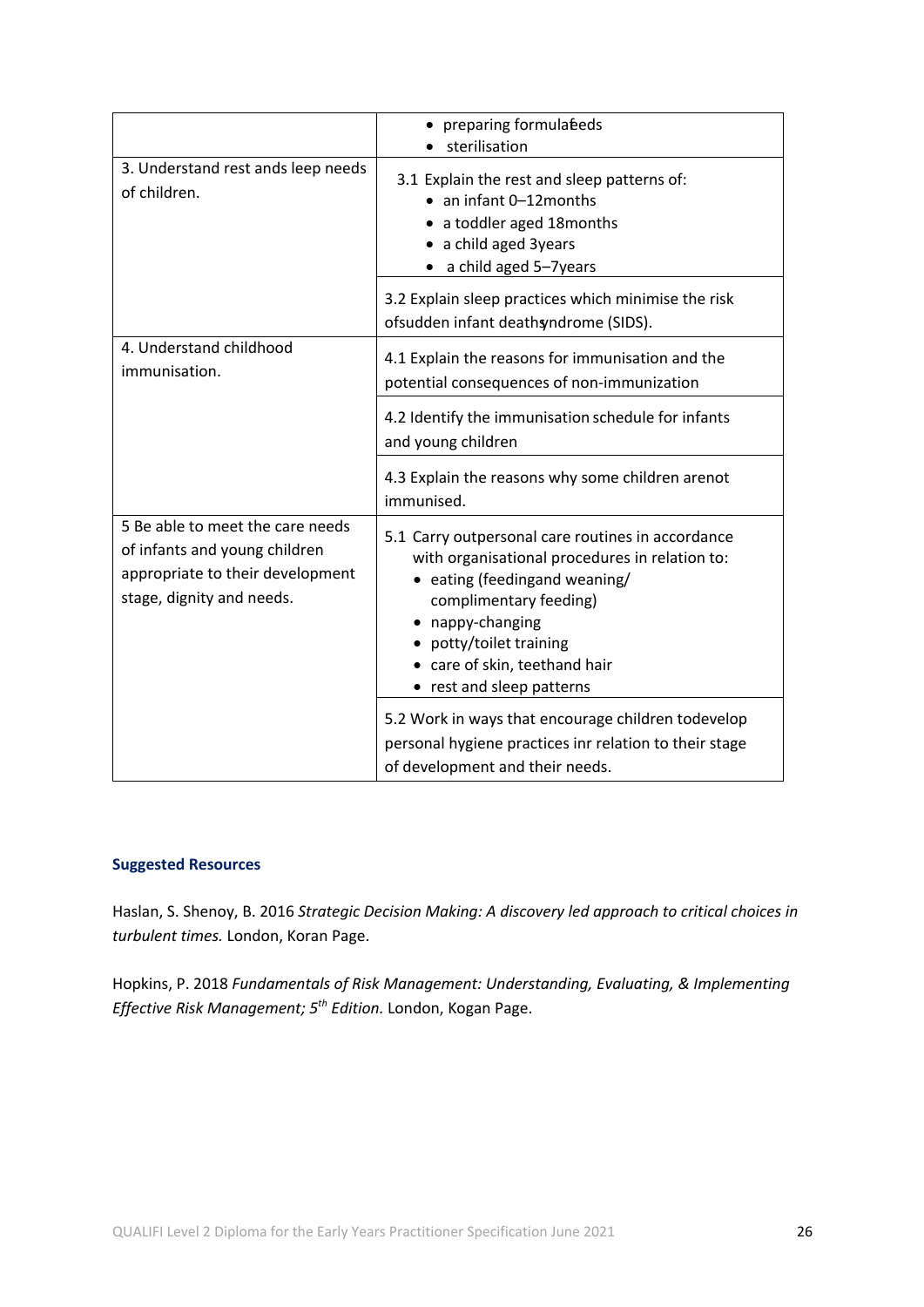# **Unit EYP207: Support the planning and delivery of activities, purposeful play opportunities and educational programmes**

Unit code: R/618/7502 RQF level: 2

## **Unit Aim**

This unit provides the learner with the knowledge, understanding and skills to support the planning and delivery of activities, purposeful play opportunities and educational programmes.

| <b>Learning Outcomes</b>                                                                                | <b>Assessment Criteria</b>                                                                                                                                                                           |
|---------------------------------------------------------------------------------------------------------|------------------------------------------------------------------------------------------------------------------------------------------------------------------------------------------------------|
| When awarded credit for<br>this unit, a student will:                                                   | Assessment of this learning<br>outcome will require a student to<br>demonstrate that they can:                                                                                                       |
| 1. Be able to follow statutory<br>requirements for learning and<br>development in Early Years settings. | 1.1 Describe the requirements of the statutory<br>framework for learning and development of infants<br>and young children that must be implemented in Early<br>Years settings                        |
|                                                                                                         | 1.2. Describe the stages in the observation,<br>assessment and planning cycle and their value<br>for:<br>the child<br>the parents and carers<br>the Early Years setting in planningthe next<br>steps |
|                                                                                                         | 1.3 Describe the purpose of tracking children's<br>progress.                                                                                                                                         |
|                                                                                                         | 1.4 Observe children, assess, plan and record<br>the outcomes in accordance with organizational<br>procedures                                                                                        |
| 2. Be able to support infants and young                                                                 | 1.5 Describe how and to whom to refer concerns<br>about an infant's or child's development.                                                                                                          |
| children through purposeful play<br>activities and educational programmes.                              | 2.1 Explain the differences between adult-led activities<br>and child-initiated activities                                                                                                           |
|                                                                                                         | 2.2 Use learning activities to support early<br>language development.                                                                                                                                |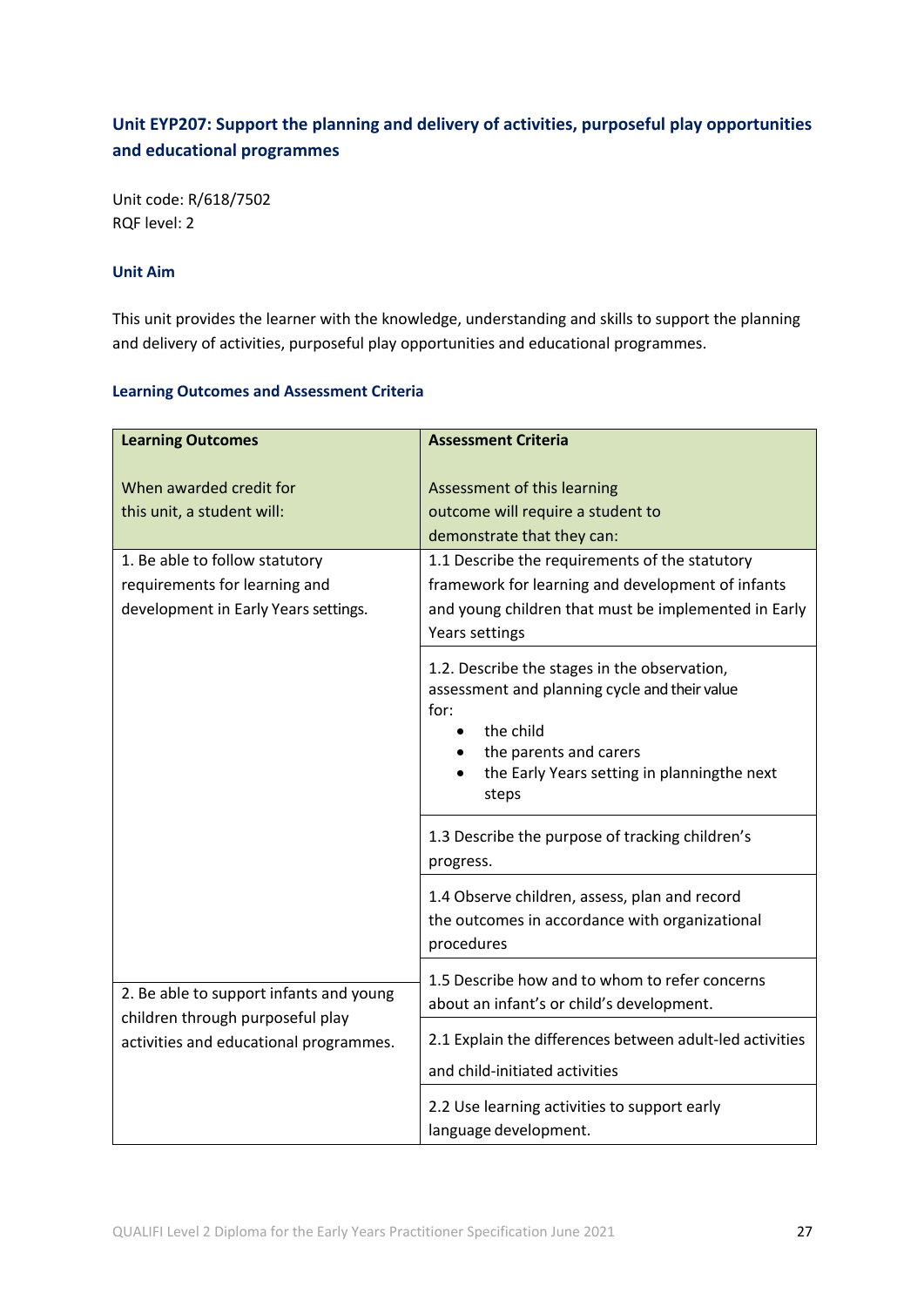|  | 2.3 Provide a range of play, creativity, social and<br>development (learning adult-led and child-<br>initiated activities) and play opportunities and<br>educational programmes to support infants' and<br>young children's holistic development<br>2.4 Work in ways that demonstrate inclusive<br>practice, ensuring thatevery child is includedand<br>supported. |
|--|--------------------------------------------------------------------------------------------------------------------------------------------------------------------------------------------------------------------------------------------------------------------------------------------------------------------------------------------------------------------|
|  | 2.5 Identify areas for improvement in activities<br>that support children's play, creativity, social<br>development and learning.                                                                                                                                                                                                                                  |

Chapelle, A. Hillson, D. 2016 *The Risk Management Handbook: A practical guide to managing multiple dimensions of risk.* London, Kogan Page.

Haslan, S. Shenoy, B. 2016 *Strategic Decision Making: A discovery led approach to critical choices in turbulent times.* London, Koran Page.

Hopkins, P. 2018 *Fundamentals of Risk Management: Understanding, Evaluating, & Implementing Effective Risk Management; 5th Edition.* London, Kogan Page.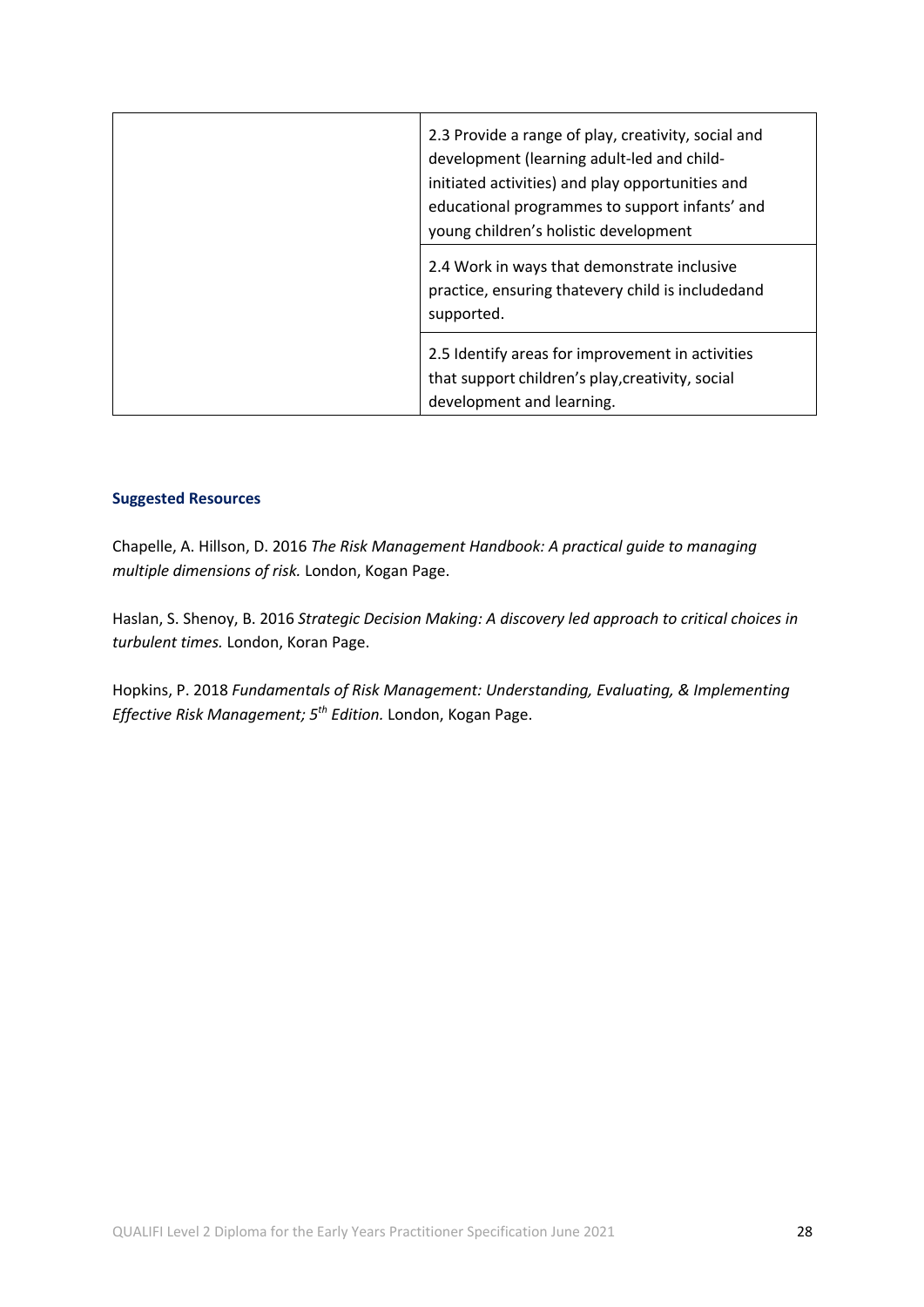# **Unit EYP208: Promote play in an Early Years setting**

Unit code: Y/618/7503 RQF level: 2

#### **Unit Aim**

This unit provides the learner with the knowledge, understanding and skills required to promote play in an Early Years Setting.

| <b>Learning Outcomes</b>                                                                                                   | <b>Assessment Criteria</b>                                                                                                                                                                                                              |
|----------------------------------------------------------------------------------------------------------------------------|-----------------------------------------------------------------------------------------------------------------------------------------------------------------------------------------------------------------------------------------|
| When awarded credit for<br>this unit, a student will:<br>1. Understand how Early Years<br>practitioners support children's | Assessment of this learning<br>outcome will require a student to<br>demonstrate that they can:<br>1.1 Explain what is meantby 'the play environment'<br>and the way in which environments support play                                  |
| behaviour and socialisation within play<br>environments.                                                                   | 1.2 Describe the role of Early Years practitioners in<br>supporting children's socialisation within play<br>environments.<br>1.3 Explain the way in which the behaviour of Early<br>Years practitioners can influence infants and young |
|                                                                                                                            | children<br>1.4 Encourage social skillswithin an Early Years<br>setting through the promotion of positive behaviour<br>as appropriate to the stage and needsof individual<br>children.                                                  |
| 2. Be able to support different types of<br>playfor infants and young children.                                            | 4.1. Describe benefits of physical, creative,<br>imaginative, sensory and heuristic play<br>4.2. Promote activities which support infants<br>and young children's physical, creative,<br>imaginative, sensory and heuristic play        |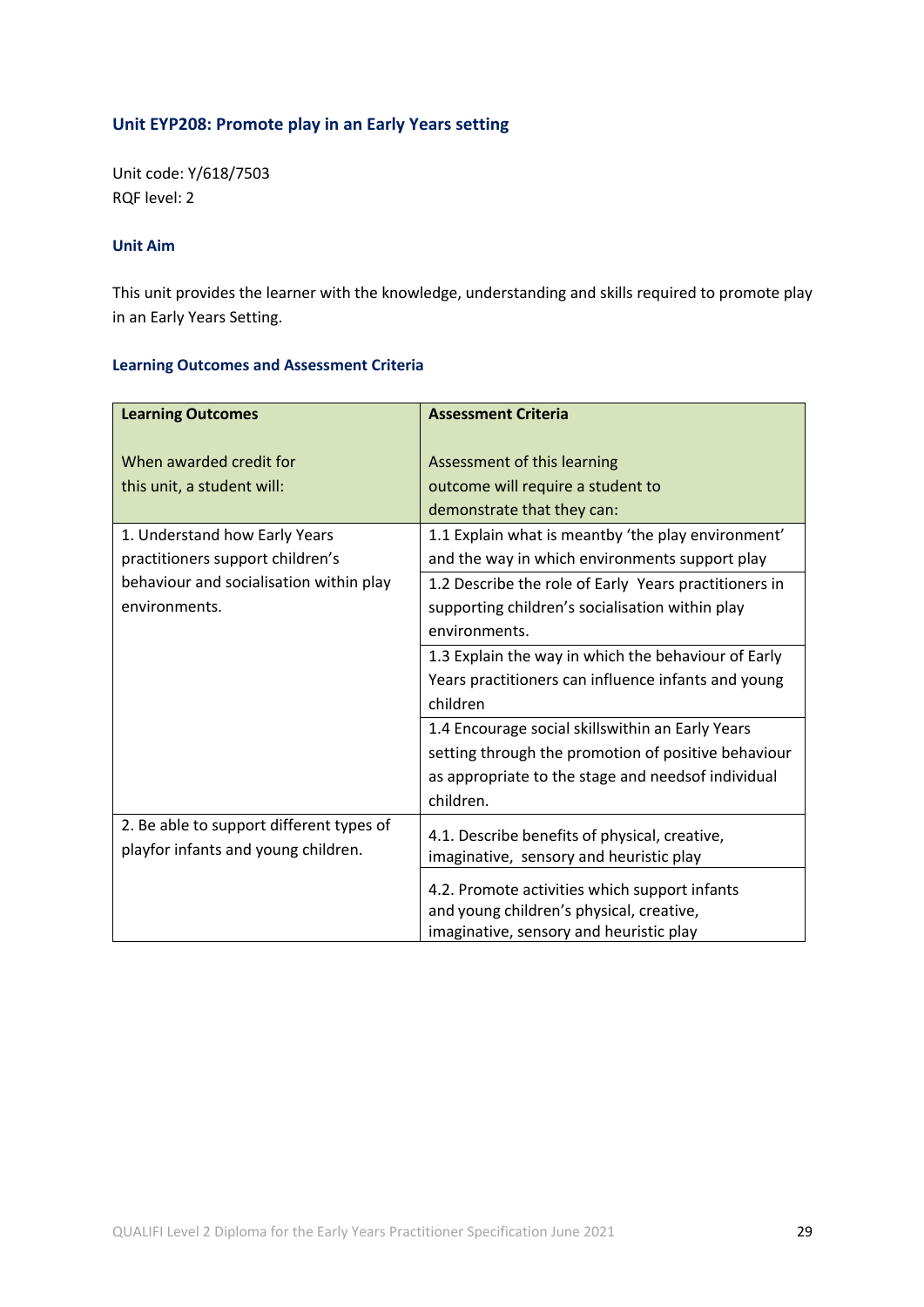Chapelle, A. Hillson, D. 2016 *The Risk Management Handbook: A practical guide to managing multiple dimensions of risk.* London, Kogan Page.

Haslan, S. Shenoy, B. 2016 *Strategic Decision Making: A discovery led approach to critical choices in turbulent times.* London, Koran Page.

Hopkins, P. 2018 *Fundamentals of Risk Management: Understanding, Evaluating, & Implementing*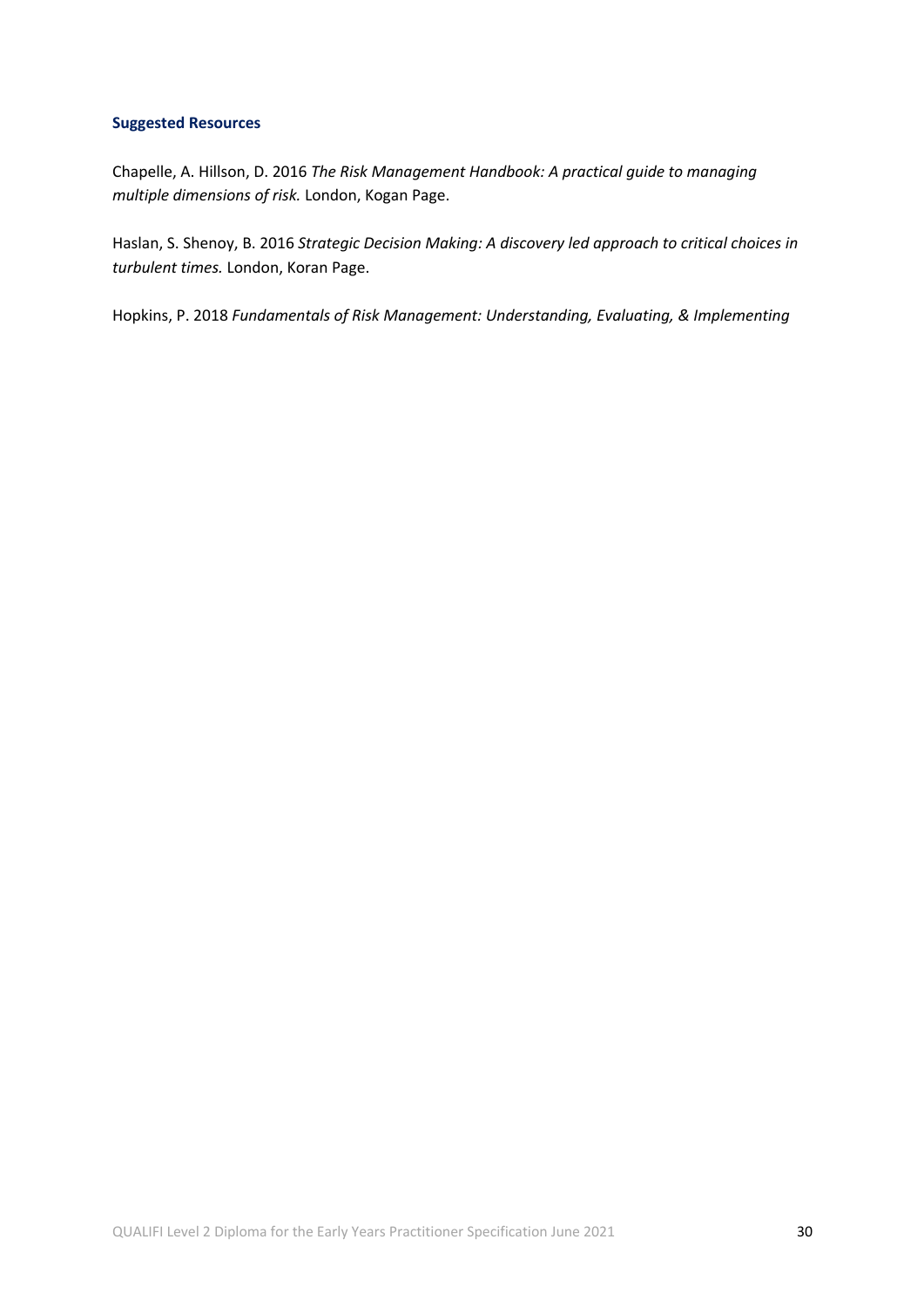# **Unit EYP209: Support well-being of infants and young children for healthy lifestyles**

Unit code: D/618/7504 RQF level: 2

#### **Unit Aim**

This unit provides the learner with the knowledge, understanding and skills to support well-being of infants and young children for healthy lifestyles.

| <b>Learning Outcomes</b>                   | <b>Assessment Criteria</b>                           |
|--------------------------------------------|------------------------------------------------------|
|                                            |                                                      |
| When awarded credit for                    | Assessment of this learning                          |
| this unit, a student will:                 | outcome will require a student to                    |
|                                            | demonstrate that they can:                           |
| 1. Understand the impact of food and       | 1.1 Explain the current dietary guidance for Early   |
| nutrition on children's health and         | Years settings.                                      |
| development.                               | 1.2 Explain the importance of a healthy balanced     |
|                                            | diet and hydration for infants and young children.   |
|                                            | 1.3 Explain the nutritional value of the main food   |
|                                            | groups.                                              |
|                                            | 1.4 Explain importance of hydration for infants and  |
|                                            | young children and the potential consequences of     |
|                                            | de-hydration                                         |
|                                            | 1.5 Explain strategies to encourage healthy eating   |
|                                            | and the impact of emotional resilience/mental        |
|                                            | health on holistic well-being                        |
|                                            | 1.6 Explain the impact of poor diet on infants and   |
|                                            | young children's health, development and well-       |
|                                            | being in the short-term and long-term                |
| 2. Be able to support the nutrition and    | 2.1 Promote health and well-being by encouraging     |
| hydration of infants and young children in | infants and young children to consume healthy and    |
| Early Years settings.                      | balanced meals, snacks and drinks that are           |
|                                            | appropriate for their age                            |
|                                            | 2.2 Promote healthy eating and hydration to          |
|                                            | parents and carers                                   |
| 3. Understand individuals' dietary         | 3.1. Explain the reasons for individuals' special    |
| requirements and preferences.              | dietary requirements and associated record-keeping   |
|                                            | 3.2 Explain the role of Early Years practitioners in |
|                                            | meeting children's individual dietary requirements   |
|                                            | and preferences.                                     |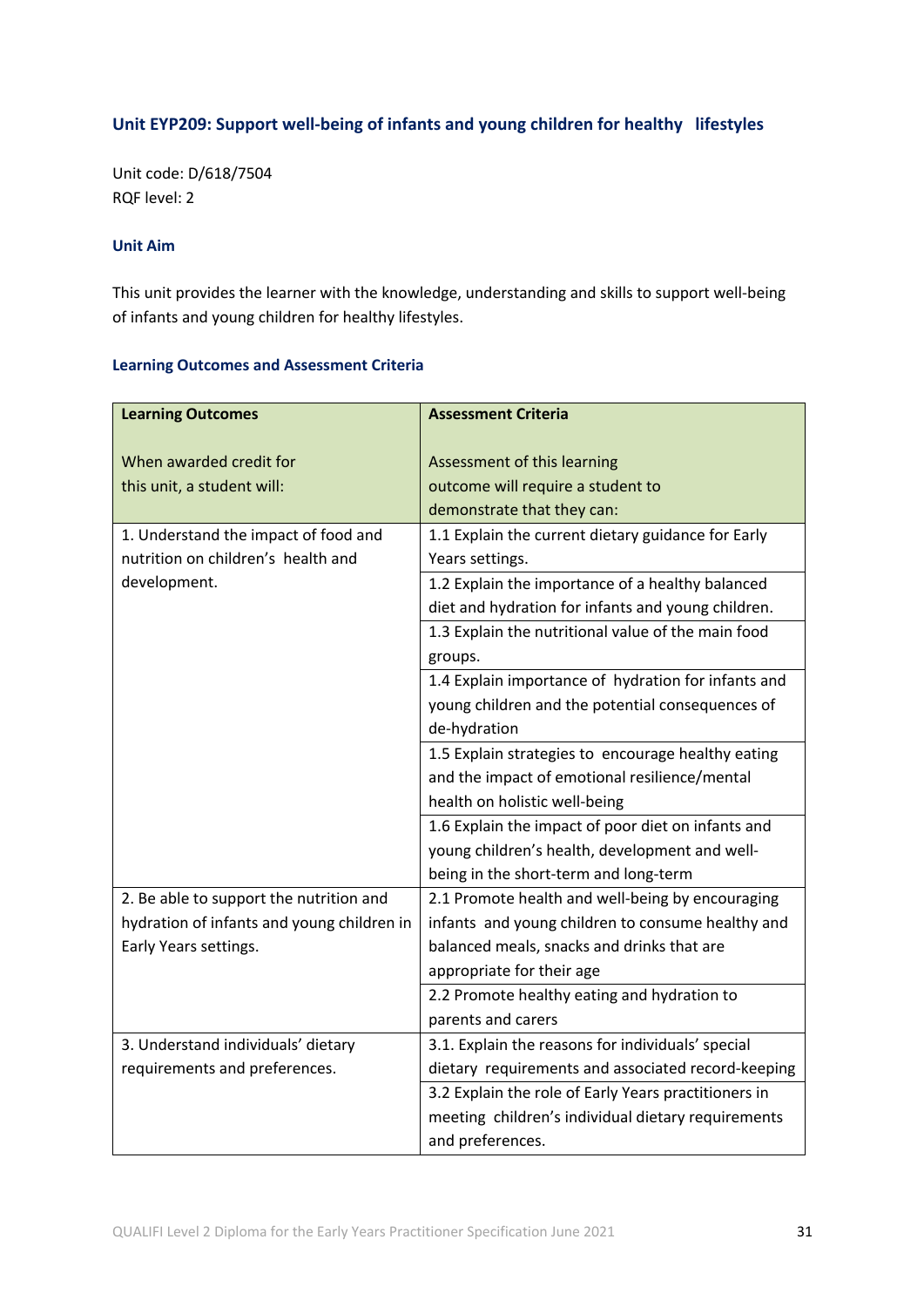|                                                                  | 3.3 Describe the reasons for and benefits of working<br>in partnership with parents and carers in relation to<br>special dietary requirements. |
|------------------------------------------------------------------|------------------------------------------------------------------------------------------------------------------------------------------------|
| 4. Be able to support healthy eating in<br>Early Years settings. | 4.1 Plan and implement an activity that support<br>healthy eating in their own setting.                                                        |
|                                                                  | 4.2 Identify areas for improvement in healthy eating<br>activities through reflection on their role and actions                                |
|                                                                  | 4.3 Make recommendations for improvement in<br>healthy eating activities in their own setting                                                  |

Chapelle, A. Hillson, D. 2016 *The Risk Management Handbook: A practical guide to managing multiple dimensions of risk.* London, Kogan Page.

Haslan, S. Shenoy, B. 2016 *Strategic Decision Making: A discovery led approach to critical choices in turbulent times.* London, Koran Page.

Hopkins, P. 2018 *Fundamentals of Risk Management: Understanding, Evaluating, & Implementing*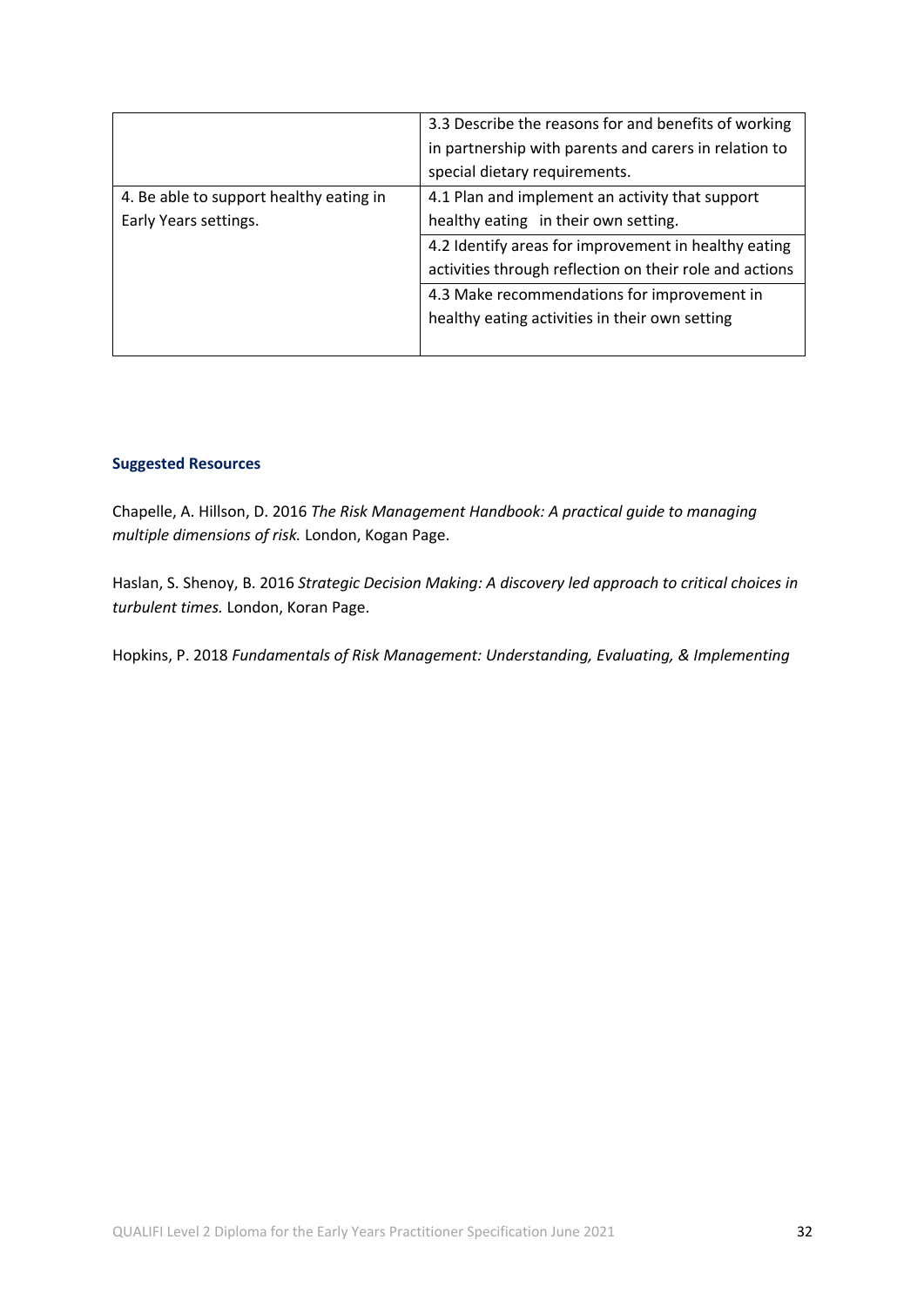# **Unit EYP210: Support infants and young children to be physically active**

Unit code: H/618/7505 RQF level: 2

#### **Unit Aim**

This unit provides the learner with the knowledge, understanding and skills to support infants and young children to be physically active.

| <b>Learning Outcomes</b>                                                                             | <b>Assessment Criteria</b>                                                                                                                                                                  |
|------------------------------------------------------------------------------------------------------|---------------------------------------------------------------------------------------------------------------------------------------------------------------------------------------------|
| When awarded credit for<br>this unit, a student will:                                                | Assessment of this learning<br>outcome will require a student to<br>demonstrate that they can:                                                                                              |
| 1. Understand the needs of infants and                                                               | 1.1 Describe the benefits of being physically active.                                                                                                                                       |
| young children to be physically active.                                                              | 1.2. Explain the impacts of a lack of adequate<br>physical activity on infants and young children's<br>health, development and well-being in the short-<br>term and the long-term           |
|                                                                                                      | 1.3 Explain the guidance that applies to Early<br>Years                                                                                                                                     |
|                                                                                                      | 1.4 Describe the benefits of working in<br>partnership with parents and carers in relation to<br>supporting infants' and young children's physical<br>activity.                             |
| 2. Be able to support infants and young<br>children to be physically active indoors<br>and outdoors. | 2.1 Plan activities which support infants' and<br>young children's physical activity indoors and<br>outdoors                                                                                |
|                                                                                                      | 2.2 Encourage infants andyoung children to be<br>physically active through planned and<br>spontaneous activity throughout the day, both<br>indoors and outdoors                             |
|                                                                                                      | 2.3 Identify activities which support infants and<br>young children'sphysical activity in indoors and<br>outdoors in an Early Years setting through<br>reflection of their role and actions |
|                                                                                                      | 2.4 Share information with parents and carers<br>about the importance of physical activity for<br>infants and young children's health and well-being                                        |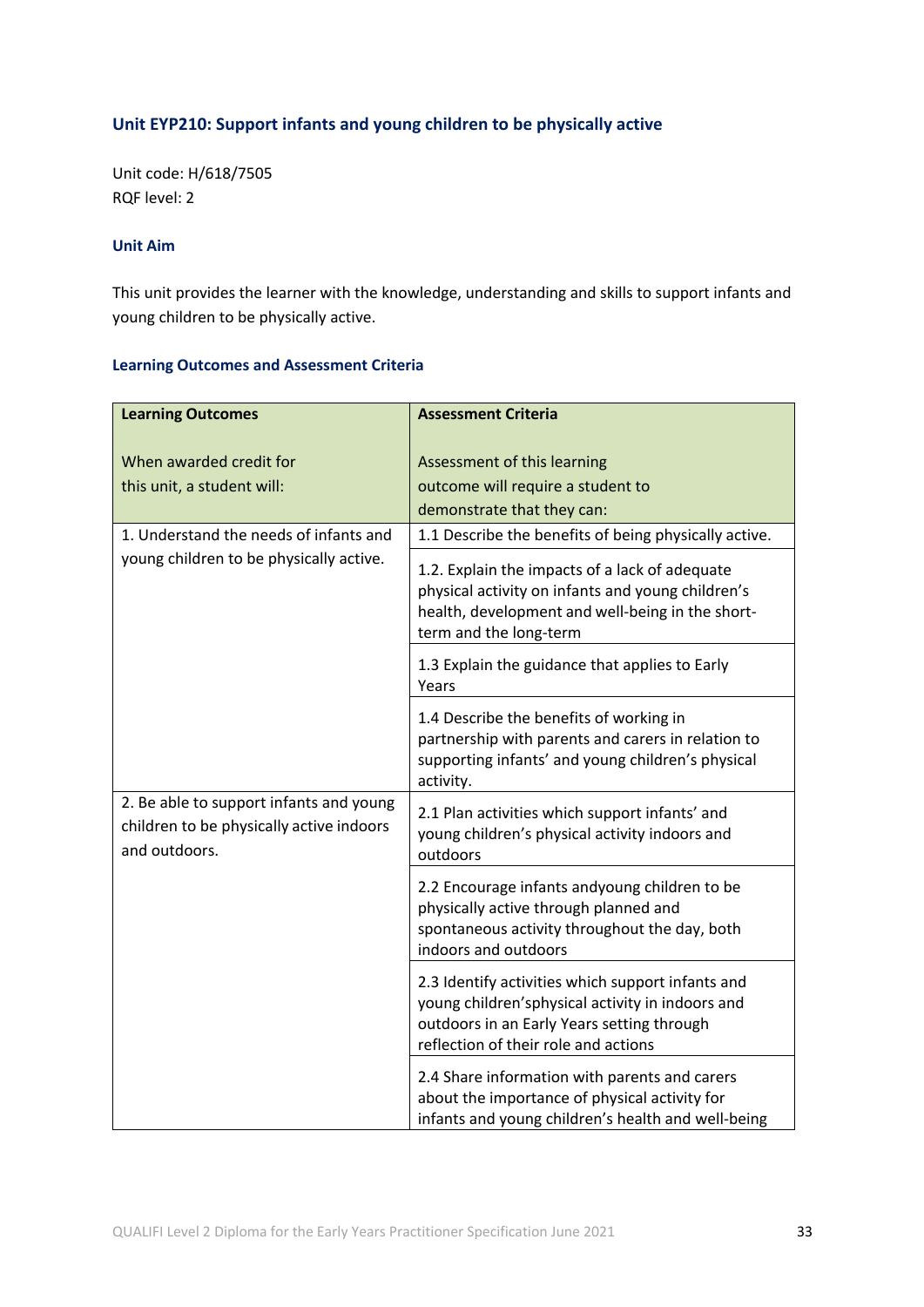Chapelle, A. Hillson, D. 2016 *The Risk Management Handbook: A practical guide to managing multiple dimensions of risk.* London, Kogan Page.

Haslan, S. Shenoy, B. 2016 *Strategic Decision Making: A discovery led approach to critical choices in turbulent times.* London, Koran Page.

Hopkins, P. 2018 *Fundamentals of Risk Management: Understanding, Evaluating, & Implementing*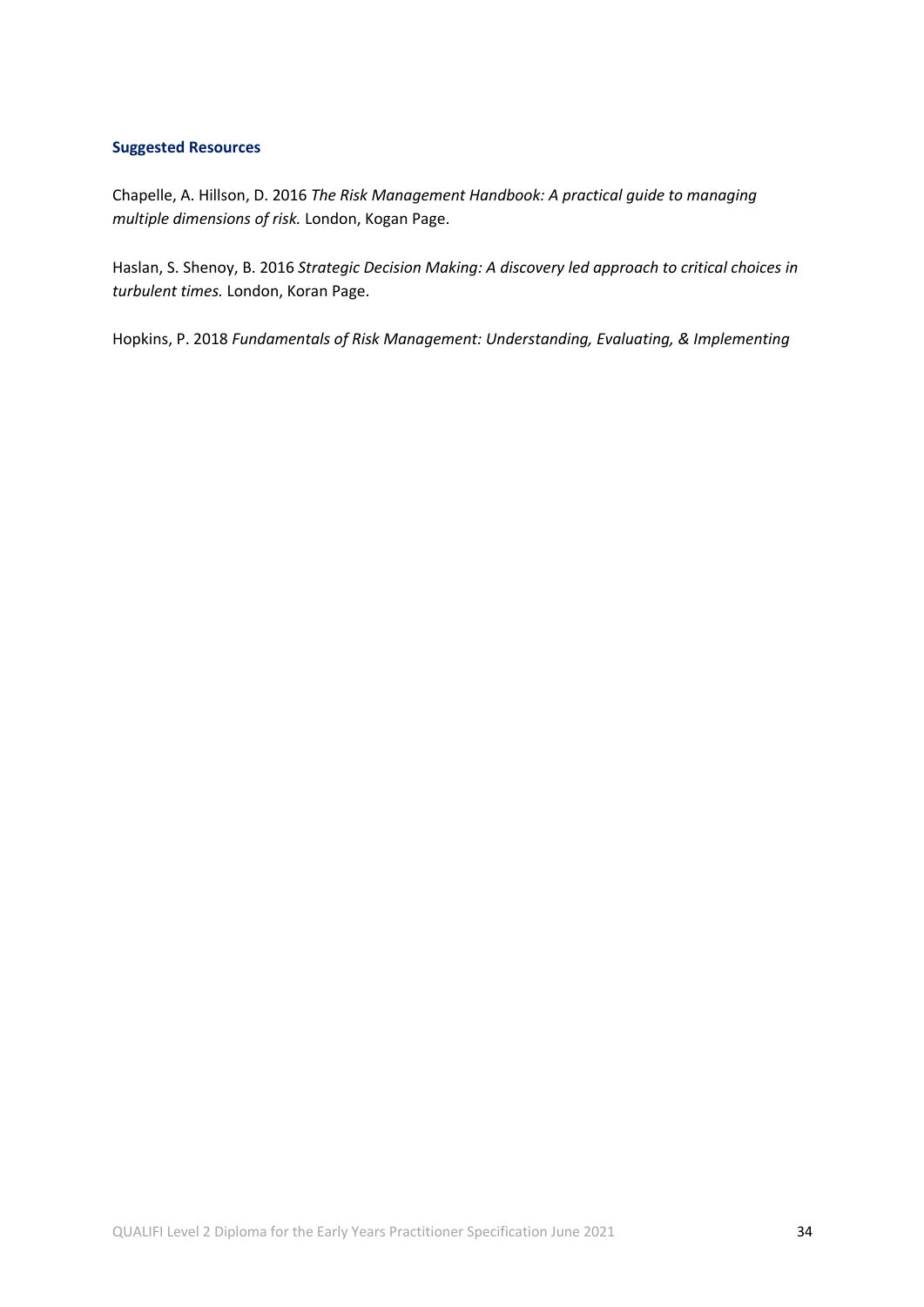# **Unit EYP211: Support the needs of infants and young children with Special Educational Needs and Disability**

Unit code: K/618/7506 RQF level: 2

#### **Unit Aim**

The aim of this unit is to extend practitioners' knowledge, understanding and skills for best practice supporting children with Special Educational Needs and Disability (SEND) in the early years. This unit also meets Continuing Professional Development (CPD) requirements for SEND at Level 2.

| <b>Learning Outcomes</b>                                                                                                | <b>Assessment Criteria</b>                                                                                                                                                                                                                                                   |
|-------------------------------------------------------------------------------------------------------------------------|------------------------------------------------------------------------------------------------------------------------------------------------------------------------------------------------------------------------------------------------------------------------------|
| When awarded credit for<br>this unit, a student will:                                                                   | Assessment of this learning outcome will require<br>a student to demonstrate that they can:                                                                                                                                                                                  |
| Understand the requirements of<br>1.<br>statutoryguidance relating to the care<br>and education of childrenwith Special | 1.1 Describe the requirements of statutory<br>guidance in relation tothe care and education of<br>children with SEND.                                                                                                                                                        |
| <b>Educational Needs and Disabilities</b><br>(SEND).                                                                    | 1.2 Describe the roles and responsibilities of<br>statutory and non-statutory agencies and<br>professionals that workhyour setting                                                                                                                                           |
| 2. Understand how children learn and<br>develop in the early years.                                                     | 2.1. Describe the way in which children learn<br>and the expectedpattern of infants' and<br>children's developmentfrom birth to seven<br>years in cognitive, speech, language and<br>communication, physical, emotional, social,<br>brain development, literacy and numeracy |
|                                                                                                                         | 2.2. Explain the role of children's holistic<br>development of speech, languageand<br>communication; personal, socialand emotional<br>development; physical development; literacy<br>andnumeracy                                                                             |
|                                                                                                                         | 2.3 Explain the way in which infants' andyoung<br>children's learning and development can be<br>affected by their stage of development, well-                                                                                                                                |
|                                                                                                                         | being and individual circumstances.<br>2.4 Explain the role and value of the voice of the                                                                                                                                                                                    |
|                                                                                                                         | child, parental/carer engagement, the home<br>learning environment and their roles in early                                                                                                                                                                                  |
|                                                                                                                         | learning in meeting the needs of young SEND<br>children                                                                                                                                                                                                                      |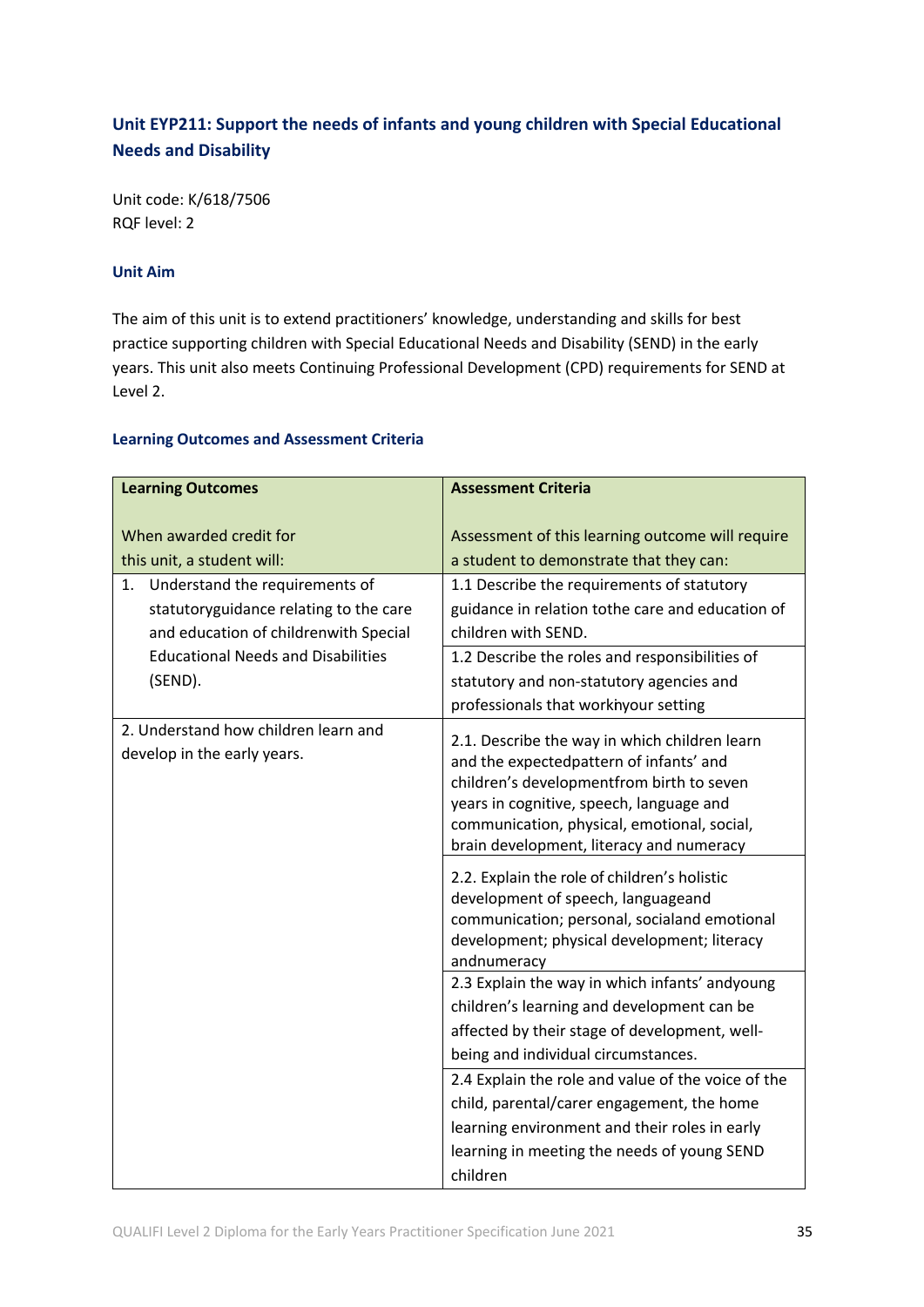| 3. Understand the impact of transition on    | 3.1 Describe the significance ofattachment.        |
|----------------------------------------------|----------------------------------------------------|
| SEND children.                               | 3.2 Explain the 'Key Person's' role in relationto  |
|                                              | transition that SEND children experience           |
|                                              | 3.3 Explain the way in which transitionsand other  |
|                                              | significant events have an impact on infants and   |
|                                              | young children.                                    |
|                                              | 3.4 Work in ways that respect the developmental    |
|                                              | needs and stages of infants and young children,    |
|                                              | including supporting children during a range of    |
|                                              | transitions.                                       |
| 4. Be able to plan to meet the individual    | 4.1Support the assessment, planning,               |
| stages of infants andyoung children.         | implementation and reviewing of each infant and    |
|                                              | young child's individual plan for theircare and    |
|                                              | participation in line with the Graduated           |
|                                              | Approach.                                          |
|                                              | 4.2 Describe the features and uses of specialist   |
|                                              | aids, resources and equipment available for        |
|                                              | infants and young children                         |
| 5 Be able to work in partnership with others | 5.1 Explain the features of working in partnership |
| in SEND care and education.                  | with others (parents and carers, other agencies    |
|                                              | and professionals)                                 |
|                                              | 5.2 Work co-operatively with colleagues, other     |
|                                              | professionals and agencies, parents and carers to  |
|                                              | meet the needs of infants and young children       |
|                                              | 5.3 Encourage parents and carers to takean         |
|                                              | active role in the learning and development of     |
|                                              | infants and young children                         |

Chapelle, A. Hillson, D. 2016 *The Risk Management Handbook: A practical guide to managing multiple dimensions of risk.* London, Kogan Page.

Haslan, S. Shenoy, B. 2016 *Strategic Decision Making: A discovery led approach to critical choices in turbulent times.* London, Koran Page.

Hopkins, P. 2018 *Fundamentals of Risk Management: Understanding, Evaluating, & Implementing*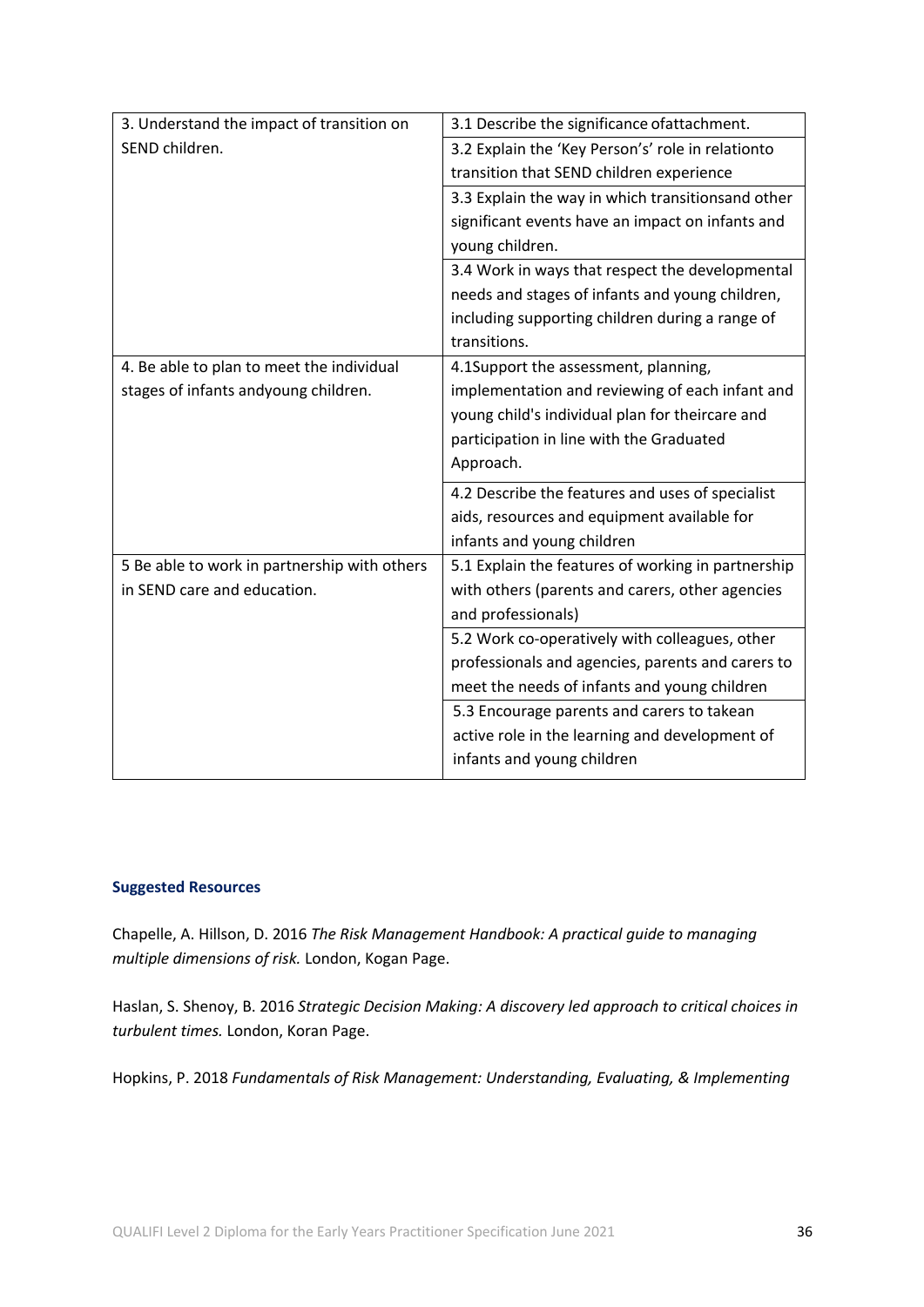## **Unit EYP212: Promote positive behaviour in Early Years settings**

Unit code: M/618/7507 RQF level: 2

#### **Unit Aim**

This unit provides the knowledge, understanding and skills required to promote positive behaviour in Early Years settings.

#### **Learning Outcomes and Assessment Criteria**

| <b>Learning Outcomes</b>                              | <b>Assessment Criteria</b>                                                                     |
|-------------------------------------------------------|------------------------------------------------------------------------------------------------|
| When awarded credit for<br>this unit, a student will: | Assessment of this learning<br>outcome will require a student to<br>demonstrate that they can: |
| 1. Understand organizational                          | 1.1 Describe organizational policies and procedures                                            |
| policiesand procedures in relation                    | relating to young children's behaviour including recording                                     |
| to positive behaviour in Early Years                  | and reporting                                                                                  |
| settings.                                             | 1.2 Explain the reasons why there is a need for a consistent                                   |
|                                                       | approach in applying boundaries.                                                               |
| 2. Be able to supportpositive                         | 2.1 Describe the benefits of encouraging and rewarding                                         |
| behaviour in Early Years settings.                    | positive behaviour.                                                                            |
|                                                       | 2.2 Explain the way in which modellingpositive behaviour                                       |
|                                                       | has an impact on young children's behaviour.                                                   |
|                                                       | 2.3 Use positive reinforcement with children.                                                  |
|                                                       | 2.4 Employ agreed strategies for managing behaviour.                                           |
|                                                       | 2.5 Use self-reflection techniques to identify areas for                                       |
|                                                       | development in working in a SEND context                                                       |

#### **Suggested Resources**

Chapelle, A. Hillson, D. 2016 *The Risk Management Handbook: A practical guide to managing multiple dimensions of risk.* London, Kogan Page.

Haslan, S. Shenoy, B. 2016 *Strategic Decision Making: A discovery led approach to critical choices in turbulent times.* London, Koran Page.

Hopkins, P. 2018 *Fundamentals of Risk Management: Understanding, Evaluating, & Implementing*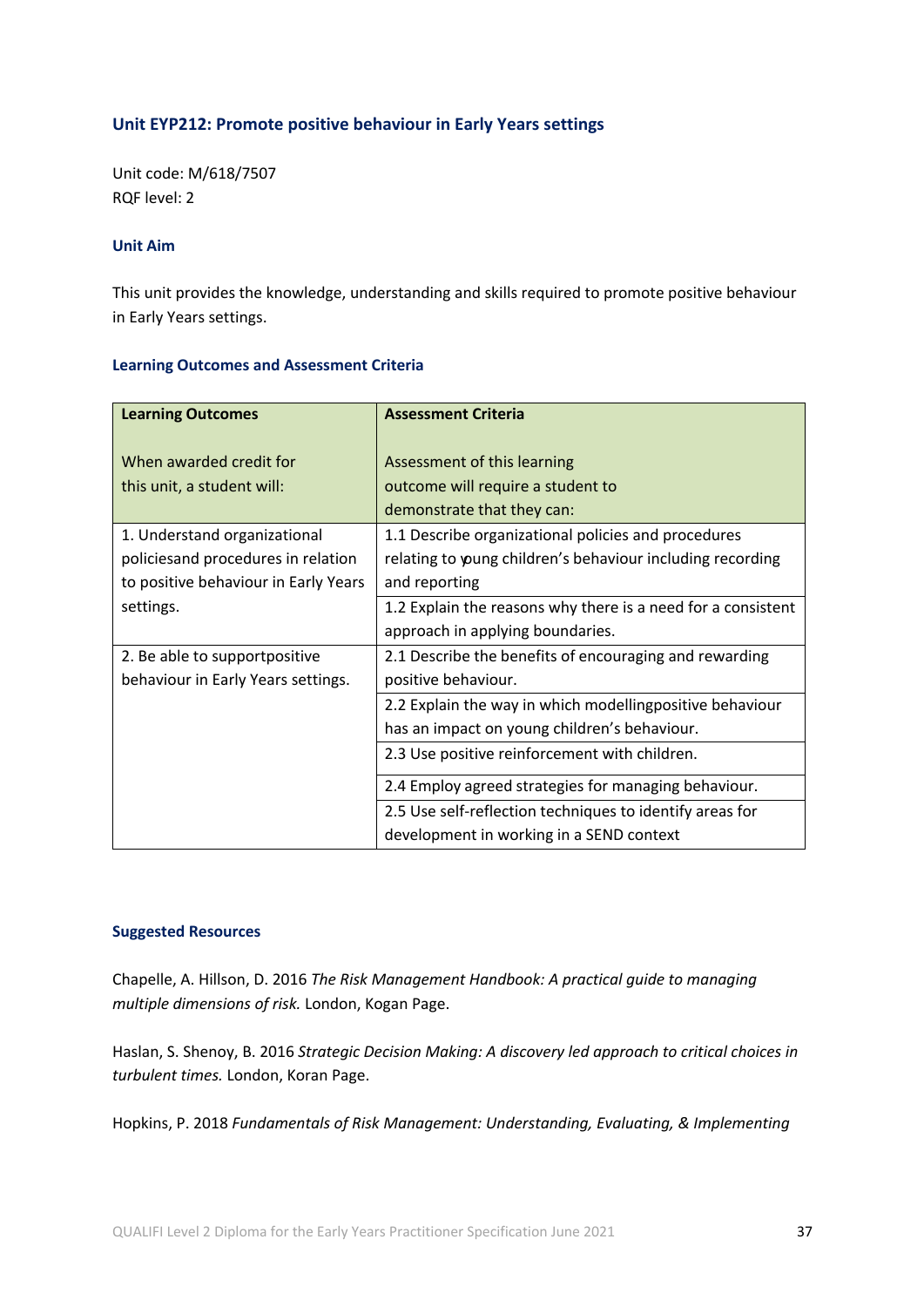# **Unit EYP213: Partnership working in Early Years settings**

Unit code: T/618/7508 RQF level: 2

#### **Unit Aim**

This unit aims to provide the learner with the knowledge to understand how to work in partnership in the early years.

| <b>Learning Outcomes</b>               | <b>Assessment Criteria</b>                                                                 |
|----------------------------------------|--------------------------------------------------------------------------------------------|
|                                        |                                                                                            |
| When awarded credit for                | Assessment of this learning                                                                |
| this unit, a student will:             | outcome will require a student to                                                          |
|                                        | demonstrate that they can:                                                                 |
| 1. Understand the principles of        | 1.1 Explain the reasons for working in partnership                                         |
| partnership working in Early Years     | and with whom                                                                              |
| settings.                              | 1.2 Describe the requirements of current                                                   |
|                                        | frameworks in relation to working in partnership                                           |
|                                        | with others                                                                                |
|                                        | 1.3 Explain the reasons for barriers to partnership                                        |
|                                        | working and ways to overcome them                                                          |
|                                        | 1.4 Describe the records that need to be completed                                         |
|                                        | in relation to partnership working and the limitations                                     |
|                                        | of confidentiality                                                                         |
|                                        | 1.5 Explain the reasons for accurate record-keeping                                        |
|                                        | and the possible consequences of poor quality or                                           |
|                                        | inaccurate records                                                                         |
| 2. Be able to work in partnership with |                                                                                            |
| others.                                | 2.1. Explain the roles of others involved in<br>partnership workingwhen meeting children's |
|                                        | additional needs; safeguarding; supporting                                                 |
|                                        | children's transitions                                                                     |
|                                        | 2.2 Explain benefits of working in partnershipwith                                         |
|                                        | parents/carers.                                                                            |
|                                        | 2.3 Explain the roles of colleagues in Early Years                                         |
|                                        | setting                                                                                    |
|                                        | 2.4 Cooperate with parentsand carers, recognising                                          |
|                                        | their role in the infant's/child's health, well-being,                                     |
|                                        | learning and development.                                                                  |
|                                        | 2.5 Encourage parents and carers to takean active                                          |
|                                        | role in the infant's/child's care, play, learning and                                      |
|                                        | development.                                                                               |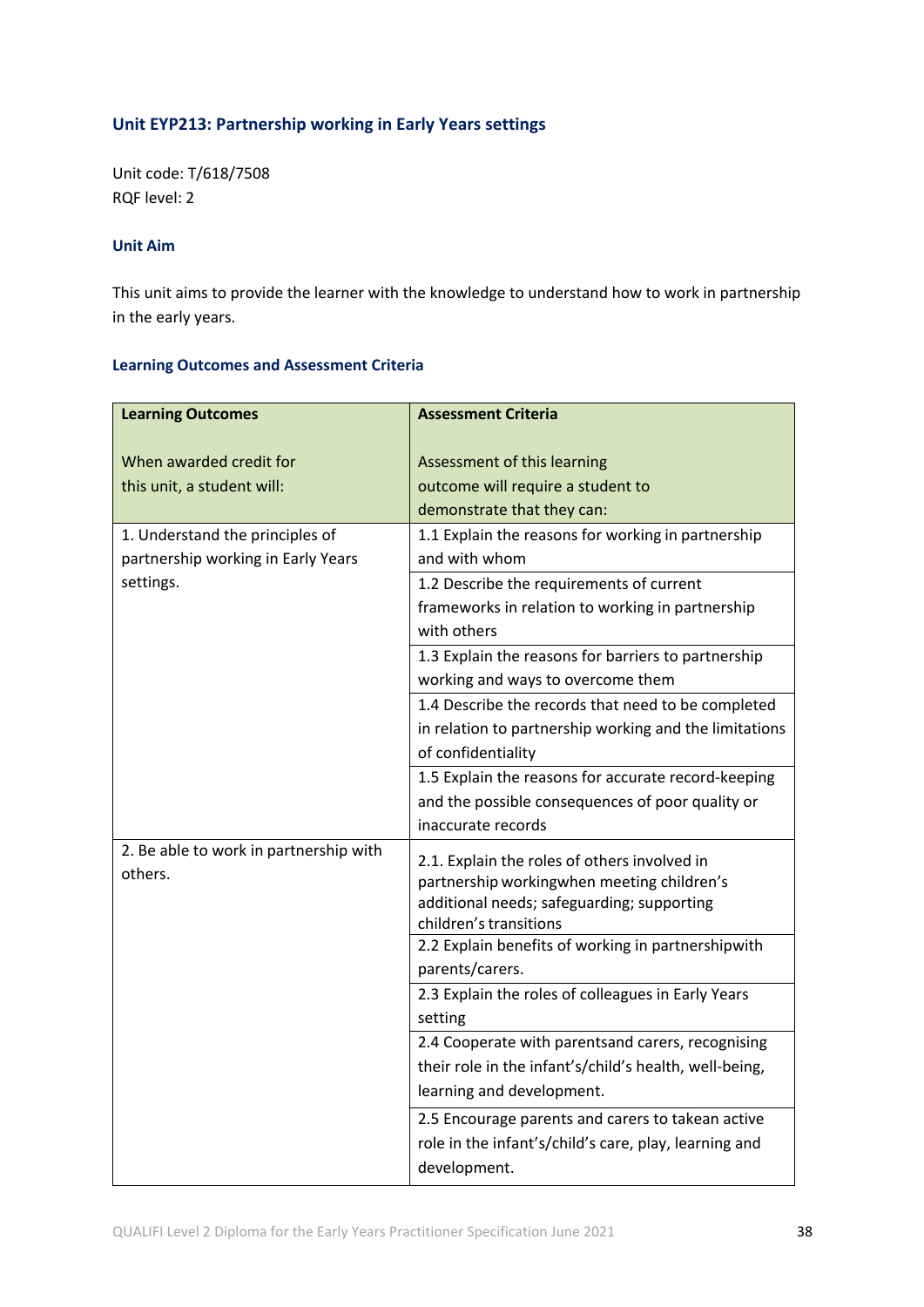Chapelle, A. Hillson, D. 2016 *The Risk Management Handbook: A practical guide to managing multiple dimensions of risk.* London, Kogan Page.

Haslan, S. Shenoy, B. 2016 *Strategic Decision Making: A discovery led approach to critical choices in turbulent times.* London, Koran Page.

Hopkins, P. 2018 *Fundamentals of Risk Management: Understanding, Evaluating, & Implementing*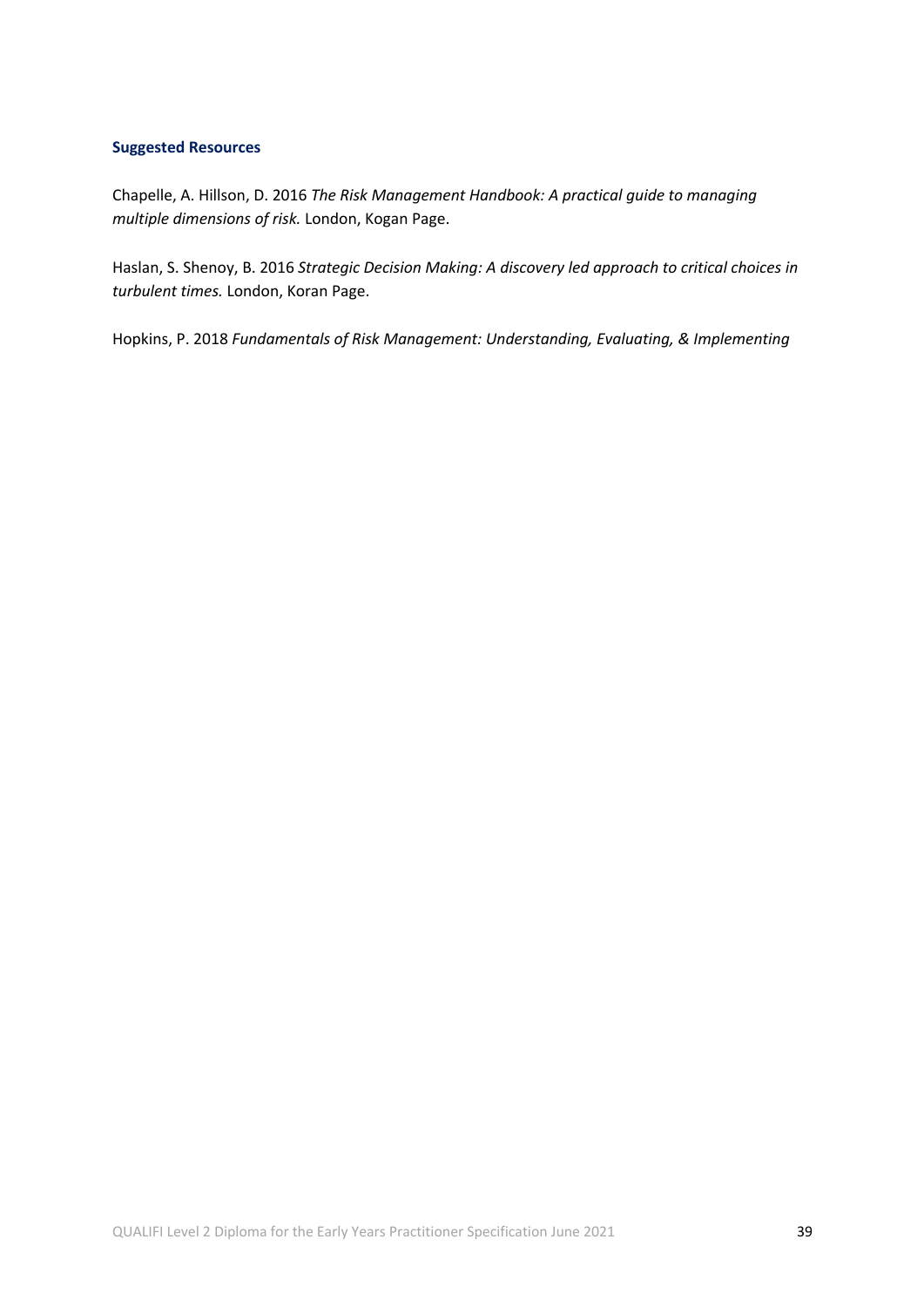# **Unit EYP114: Support the needs of the child in preparing for school**

Unit code: A/618/7509 RQF level: 2

#### **Unit Aim**

The aim of this unit is to provide the learner with the knowledge, understanding and skills required t o support children during transition to school.

| <b>Learning Outcomes</b>                                                   | <b>Assessment Criteria</b>                                                                                                                          |
|----------------------------------------------------------------------------|-----------------------------------------------------------------------------------------------------------------------------------------------------|
| When awarded credit for<br>this unit, a student will:                      | Assessment of this learning<br>outcome will require a student to<br>demonstrate that they can:                                                      |
| 1. Understand the roleof Early Years<br>practitioners during transition to | 1.1 Explain how Early Years practitioners can support<br>children in preparing for school.                                                          |
| school.                                                                    | 1.2 Describe the holistic needs of a child as they prepare<br>for school.                                                                           |
|                                                                            | 1.3 Explain the way in which working in partnership with<br>others contributes tochildren's well-beingduring<br>transition to school                |
|                                                                            | 1.4 Explain the role of others involved in helping children<br>prepare for school.                                                                  |
|                                                                            | 1.5 Describe the information required toenable schools<br>to meet children's individual needs during transition.                                    |
| 2. Be able to support children's<br>language, communication and            | 2.1 Explain what is meantby 'a language-rich<br>environment'.                                                                                       |
| mathematical development needs in<br>preparationfor school.                | 2.2 Support children's earlyinterest and development in<br>mark making, writing, reading and being read to.                                         |
|                                                                            | 2.3 Describe how to create an environment which<br>supports children's mathematical development.                                                    |
|                                                                            | 2.4 Support children's interest and development in<br>mathematical learning, including numbers, number<br>patterns, counting, sorting and matching. |